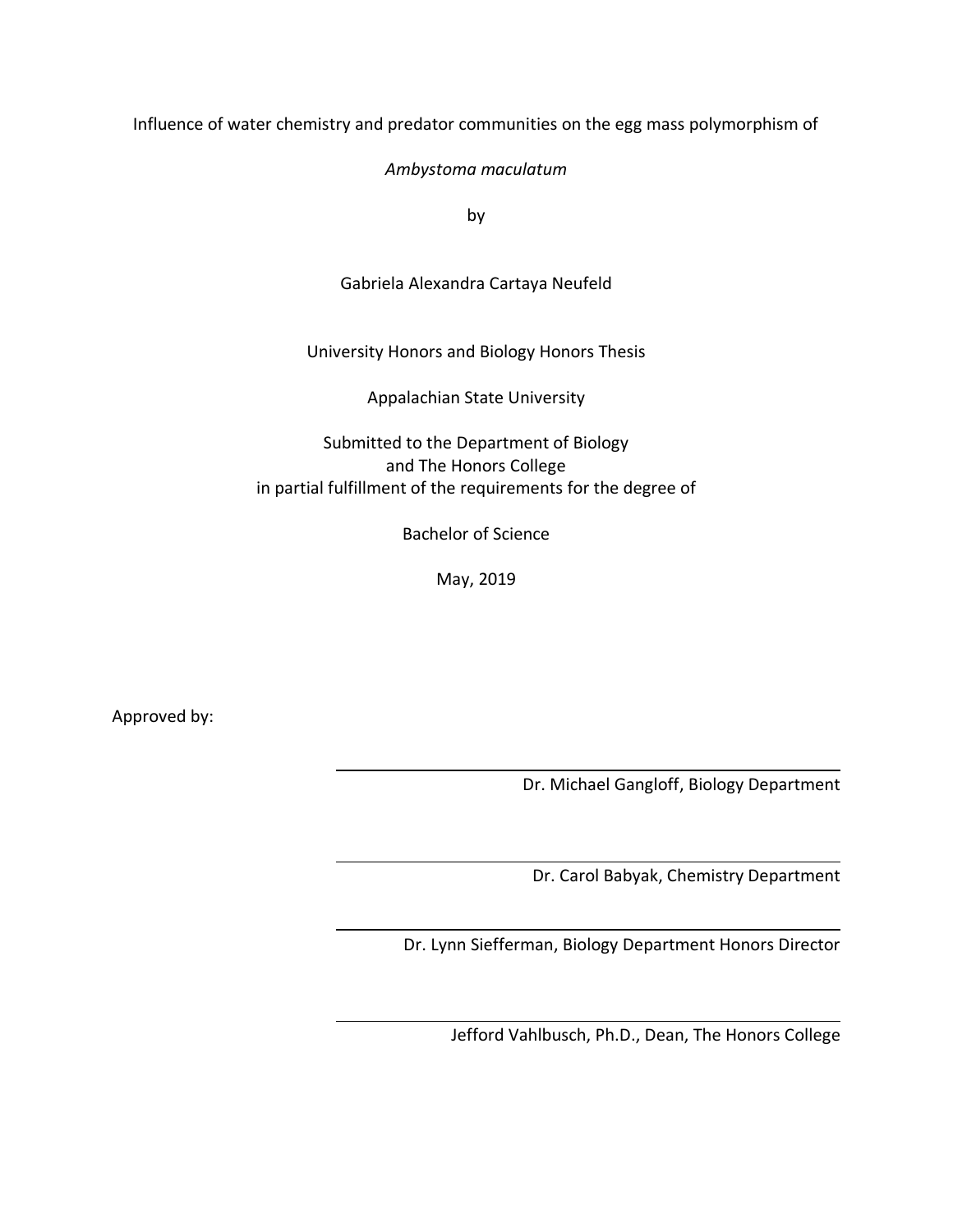# **Table of Contents**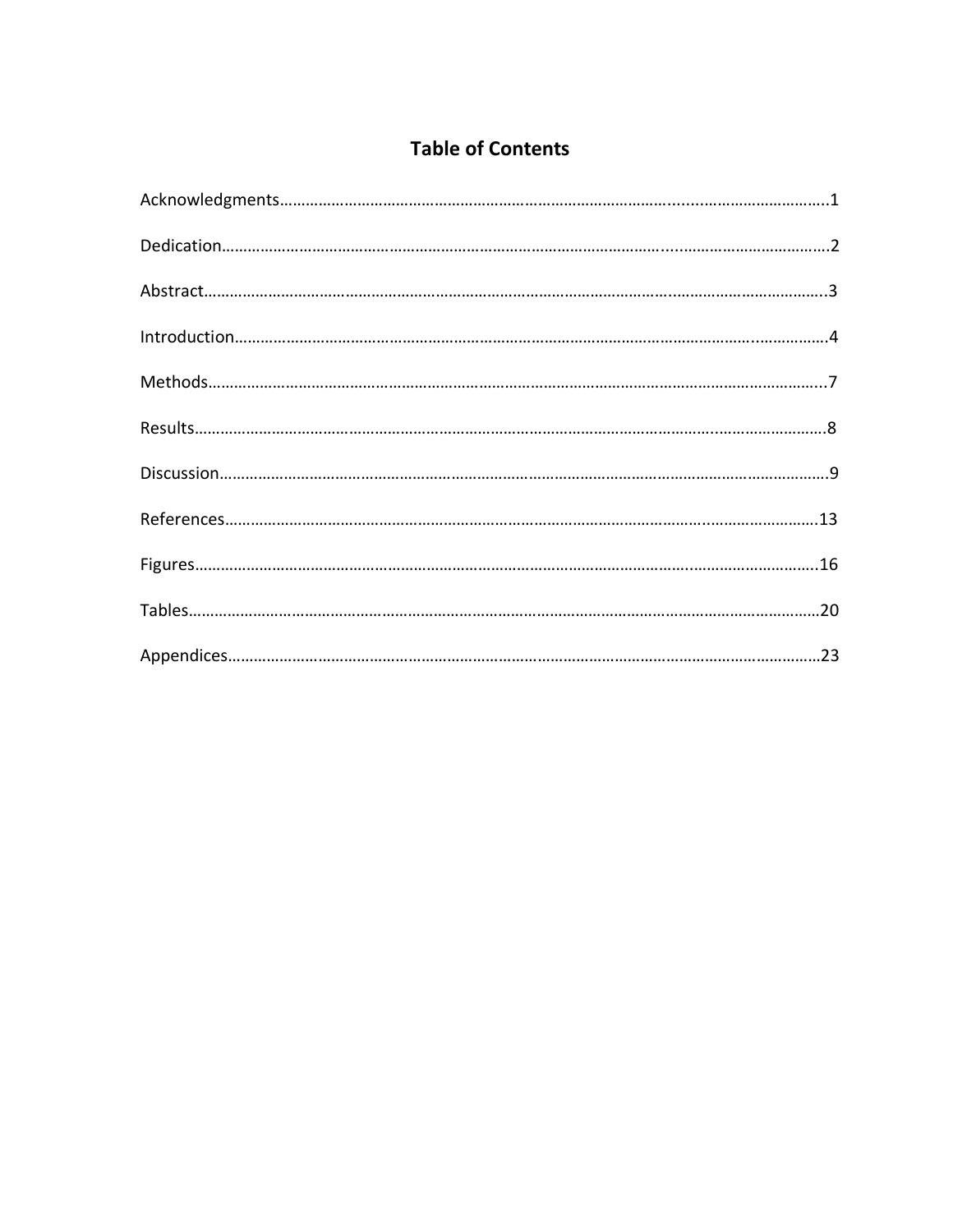### **Acknowledgments**

Thank you to my mentor, Dr. Michael Gangloff, for working with me for the past year. He provided guidance, support, patience, and great advice throughout the whole process. I would also like to thank Dr. Carol Babyak for being a committee member and for providing encouragement and support. My parents, Dr. Howard Neufeld and Dr. Claudia Cartaya-Marin, my friends, and my grandmother, Mana, provided outstanding support and encouraged me to do my best and work hard. This project could not have been done without the help of the undergraduate students who helped me gather data for my research. Dr. Lynn Siefferman provided assistance during the planning of my research, for which I am thankful. And finally, I would like to thank Dr. Coleman McCleneghan for giving us access to Twin Rivers and for encouragement.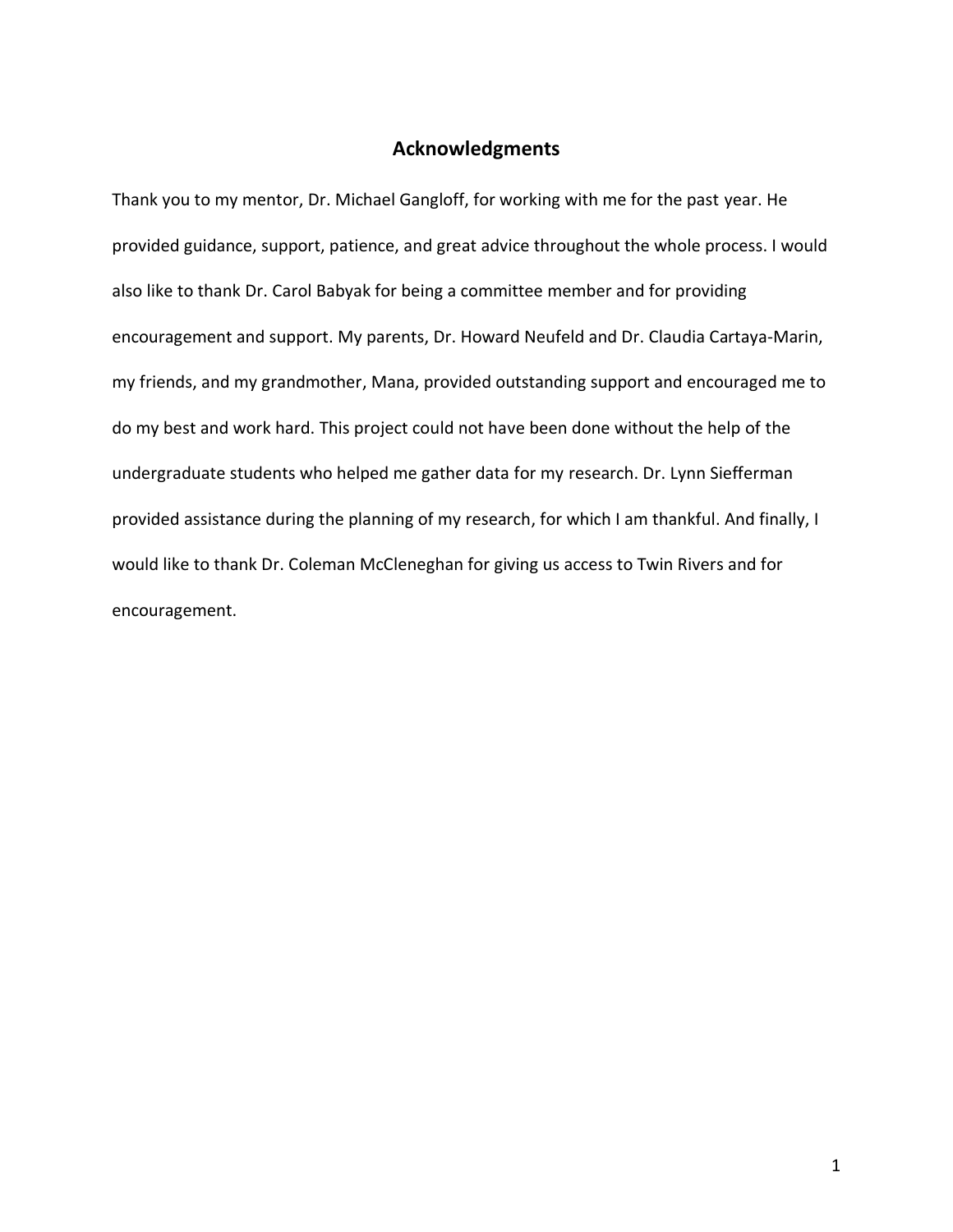# **Dedication**

I would like to dedicate this thesis to my parents, Dr. Howard Neufeld and Dr. Claudia Cartaya-Marin and to my wonderful grandmother, Mana. I owe them thanks for their endless support and encouragement and for helping me be the best version of myself.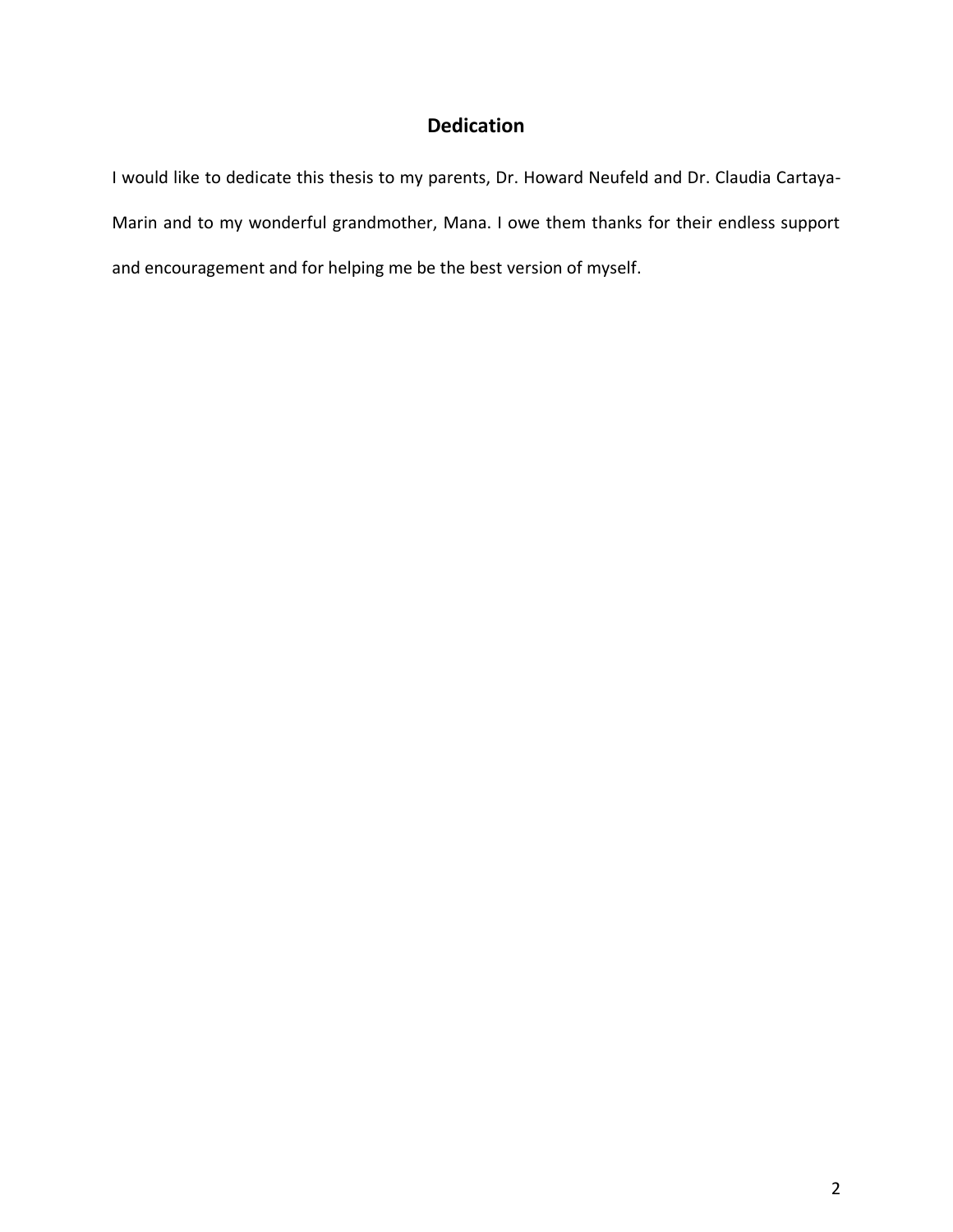#### **Abstract**

Spotted salamanders (*Ambystoma maculatum*) migrate each spring to temporary ponds to mate. The females lay their eggs in two morphs: clear and opaque. The presence or absence of hydrophobic protein crystals in the egg mass jelly influence whether the mass will be clear or opaque. Previous studies have hypothesized that water chemistry and predator communities may influence which color polymorphism is more prominent in a site by creating the ideal environment for one of the egg mass morphs. For this study, I examined associations between water chemistry, predator communities and egg mass morphology. I measured water chemistry, the abundance of clear and opaque egg masses at three sites in Watauga County, North Carolina each with multiple breeding ponds (n=16). Additionally, in each pond, I used aquatic light traps to sample vertebrates and invertebrate communities during both the spring and late summer. The proportion of clear egg masses ranged from 0-58.5%. However, I found no significant relationship between water chemistry or predator communities and the proportion of clear egg masses. These results suggest that the frequency of egg mass polymorphisms in Watauga County breeding ponds appears unrelated to water chemistry or predator communities. Future investigations into how environmental factors influence the frequency of Spotted Salamander egg mass polymorphisms should examine larger numbers of breeding ponds across a broader range of environmental conditions to better elucidate the factors that influence the prevalence of clear or opaque egg masses.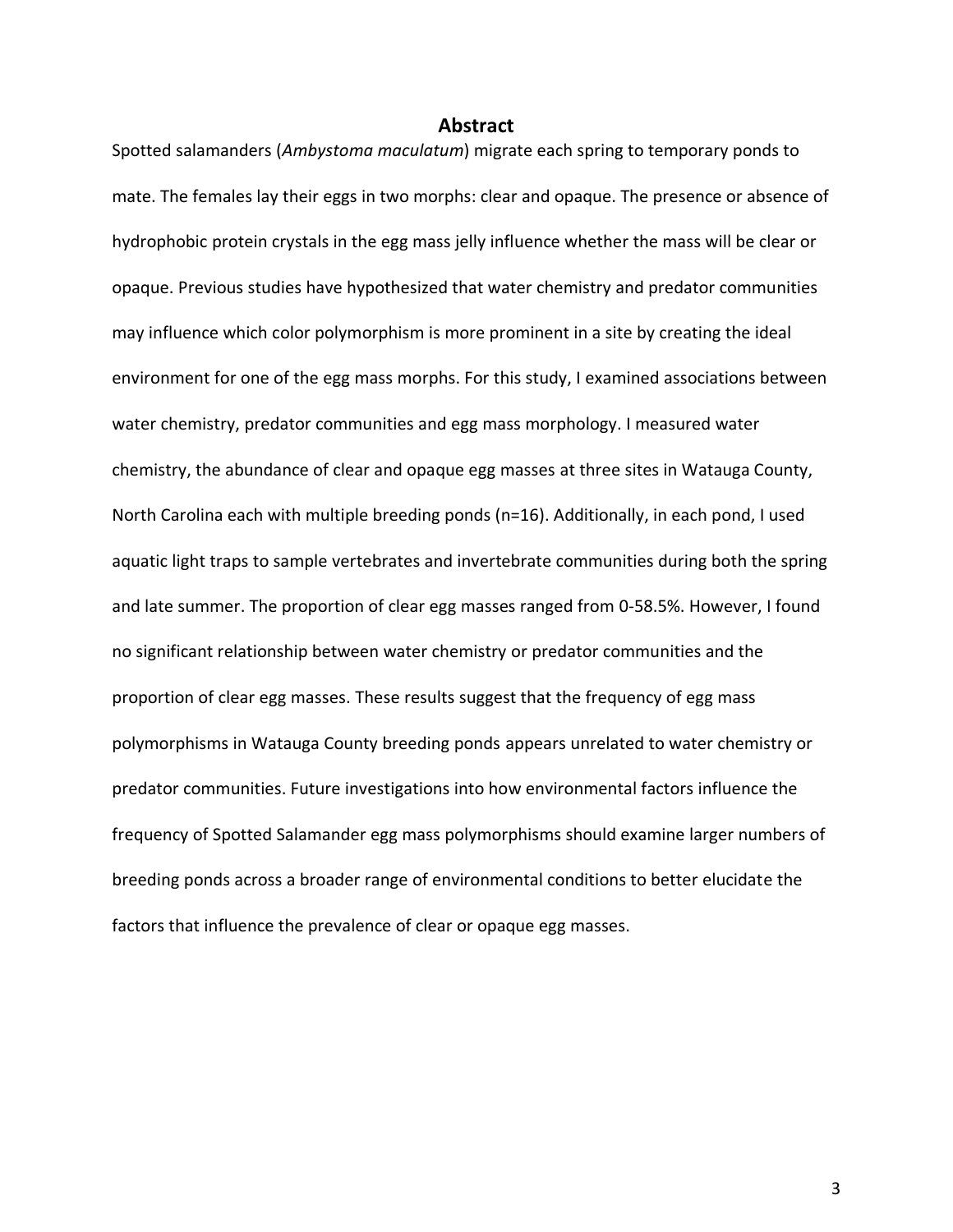#### **Introduction**

Spotted salamanders (*Ambystoma maculatum*) are common in the eastern North America and range from Georgia north to Canada (Urban et al. 2015). In late winter or early spring, large numbers of *A. maculatum* migrate to breeding ponds during rainy, warm nights to mate and deposit egg masses (Urban et al. 2015). Like many amphibians, *A. maculatum* is sensitive to aquatic pollutants and generally choose temporary ponds that are in woodland areas rather than roadside or urban habitats where pollutant levels may frequently be higher (Turtle 2000). Egg clutches are attached to submerged vegetation and are surrounded by a thick, protective jelly coating that occurs in two morphs: clear and opaque (Ruth et al. 1993, Urban et al. 2015). These two egg morphs are genetically encoded and caused by the presence or absence of a hydrophobic protein crystal in the egg layer; opaque egg masses contain these proteins but clear masses do not (Ruth et al. 1993). The thick jelly coating on the eggs acts as a protective layer from predators as well as environmental elements, such as adverse water chemistry (Altig and McDiarmid 2007). Many predators of amphibian eggs have a difficult time reaching the eggs because of the thick jelly layer (Walters 1975).

Despite decades of study, it is still not clear why *A. maculatum* produces two egg mass color morphs or what environmental conditions favor production of one morph over the other. Both color morphs are commonly found together in the same breeding populations. Whether a female will lay an opaque versus clear egg mass does seem to be under genetic control (Ruth et al. 1993). Females in captivity will lay only an opaque mass or a clear egg mass, but never both. Females with white ovisacs lay opaque egg masses and females with black ovisacs lay clear egg masses (Hardy and Lucas 1991).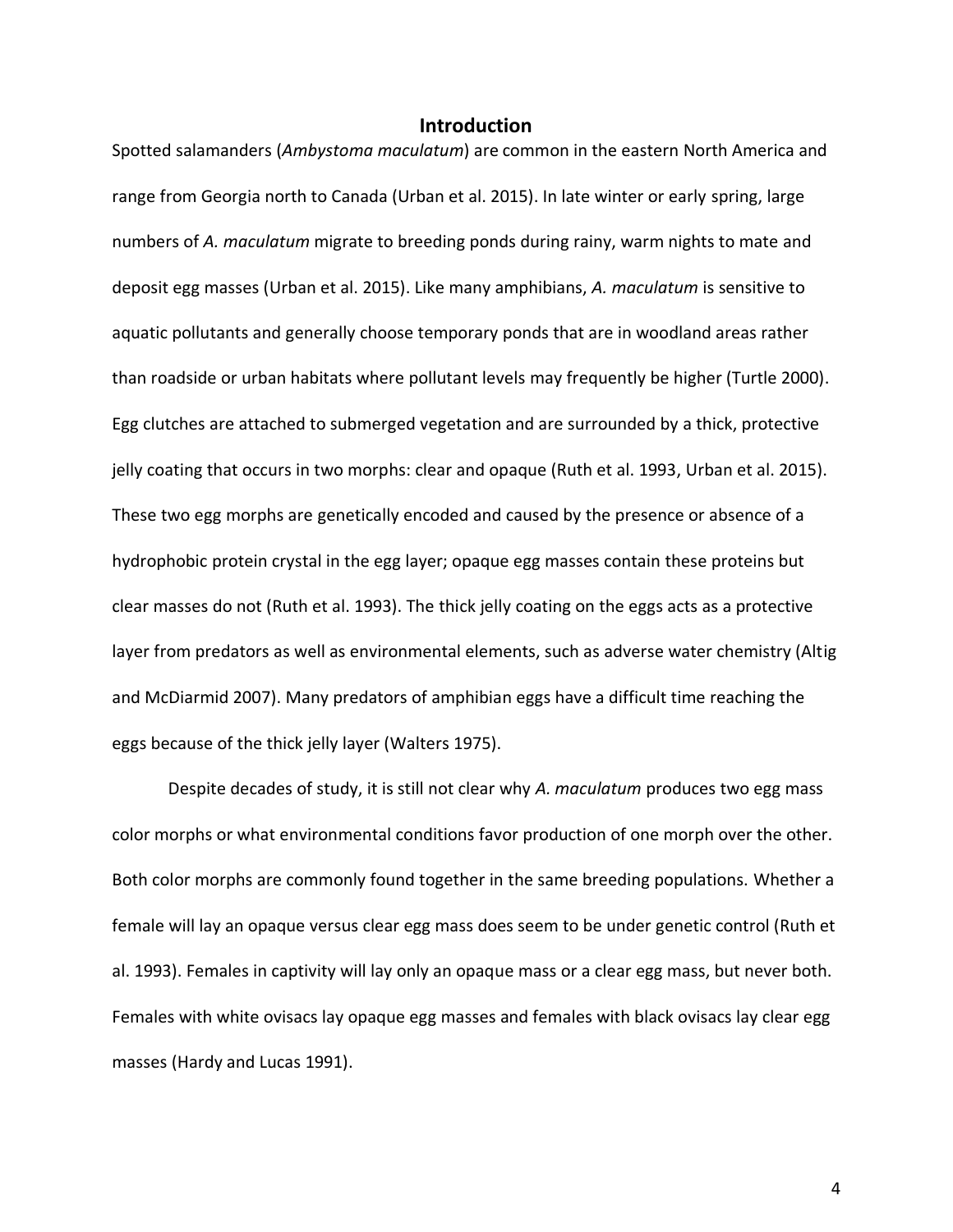*Ambystoma maculatum* egg masses have a symbiotic relationship with the green algae (*Oophila amblystomatis*), which may help facilitate the exchange of gases through the thick jelly layer (Pinder and Freit 1994). Jacobsen (2015) found that algal densities were higher in clear egg masses suggesting that the clear egg masses may facilitate higher rates of algal photosynthesis, which presumably contributes to increased hatching success (Jacobsen 2015).

There is evidence that the frequency of the egg mass polymorphism may be influenced by predator communities (Shu et al. 2015). Ponds with predatory fish typically have low numbers of breeding amphibian species, however some amphibians with large clutches, including the spotted salamander, may co-occur with predatory fish (Hecnar and M'Closkey 1997). Although *A. maculatum* larvae are top predators in many ponds, their eggs are consumed by Wood frog (*Rana sylvatica*) tadpoles (Petranka et al. 1998). Jacobsen (2015) found that clear egg morphs were preferred by *R. sylvatica* tadpoles over opaque egg morphs. Additionally, larvae of the caddisfly, *Banksiola dossuaria* are also reported to consume unhatched embryos as well as newly-hatched *A. maculatum* larvae (Stout et al. 1992, Rowe et al. 1994). Petranka et al. (1998) found that opaque egg masses were preyed upon less frequently than clear egg masses, however Rowe et al. (1994) found that caddisfly larvae had no preference for clear or opaque eggs.

Water chemistry may also play a role in the frequency of opaque egg masses. King (2016) examined water chemistry and predator communities from mountain and Piedmont breeding ponds in North Carolina. He found that water chemistry was correlated with the frequency of egg mass polymorphism in mountain ponds but also that opaque egg masses were only found in mountain ponds. Larvae hatching from opaque egg masses may have higher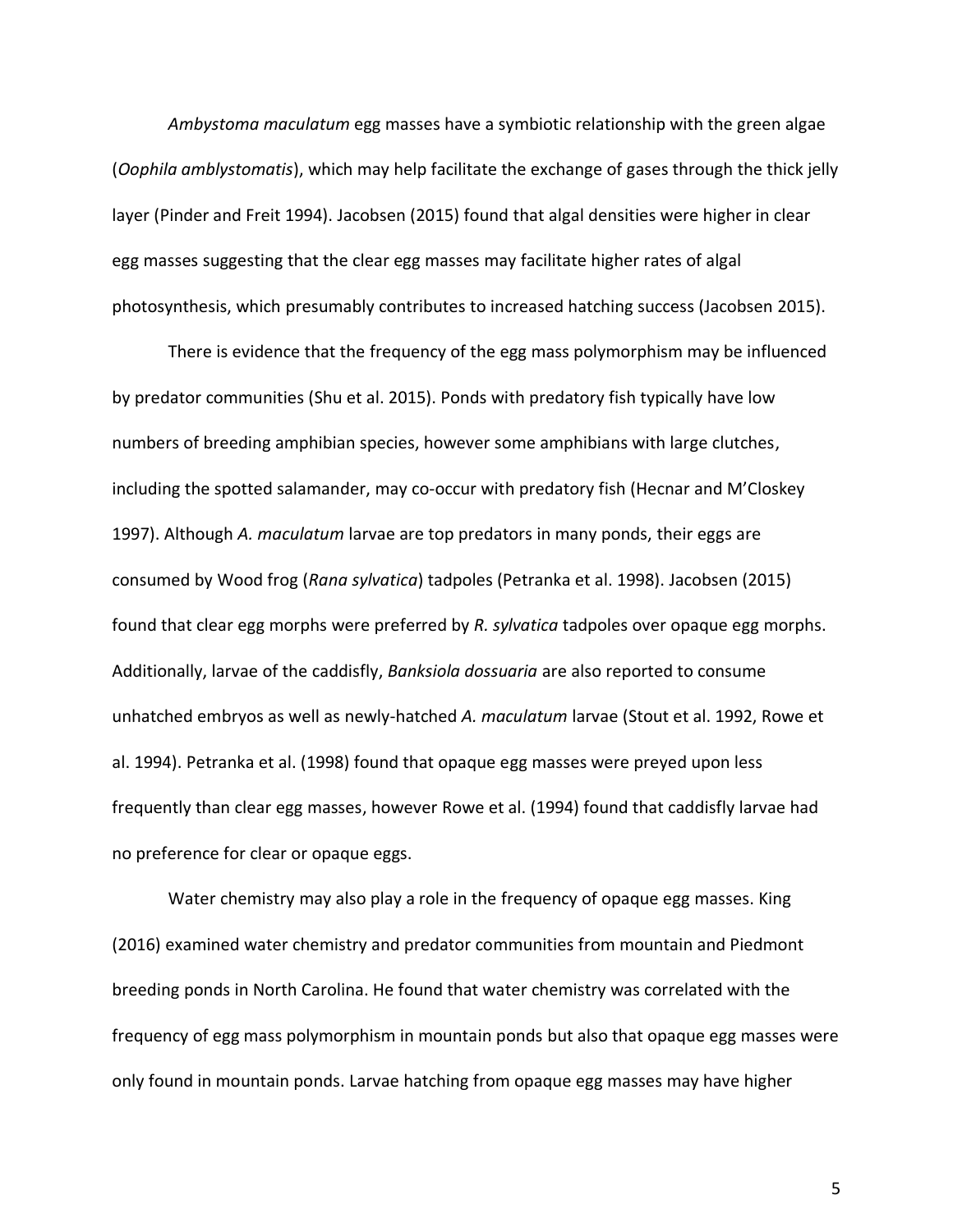survivorship in waters with lower nutrients compared to the survivorship than those hatching from clear egg masses in waters with lower nutrients (Pintar and Resetarits 2017). King (2016) suggested that *A. maculatum* may breed in ponds within their ideal pH range, though some temporary ponds have high rates of acidification (Rowe et al. 1994). Pough and Wilson (1977) found that *A. maculatum* bred in ponds with a pH range of 6-10, however ponds with pH ranging from 7-9 had the greatest hatching success rates. Amphibians are vulnerable to acid deposition in water (Pierce 1985) and likely choose oviposition sites that fall within their ideal pH ranges. King (2016) found that high-elevation ponds typically had lower pH and lower proportions of clear egg masses compared to lower-elevation ponds with higher pH and a higher proportion of clear egg masses. Some *A. maculatum* egg predators including Wood frogs and the caddisfly (*Ptilostomis postica*) are tolerant of low pH levels and may influence egg mass survivorship (Rowe et al. 1994). Thus, water chemistry may influence both egg mass polymorphisms directly by affecting larval development and survival and indirectly by influencing predator communities.

Here I investigate associations between water chemistry, predator communities, and egg mass polymorphism in high-elevation (~1000m) ponds in northwestern North Carolina. I predict that sites with a lower pH and lower DO will have high proportions of opaque egg masses. Additionally, I predict that predator communities will influence the frequency of clear egg masses but only in high-DO ponds because survival of larvae from opaque egg masses in low-DO/low-pH ponds is likely to be low.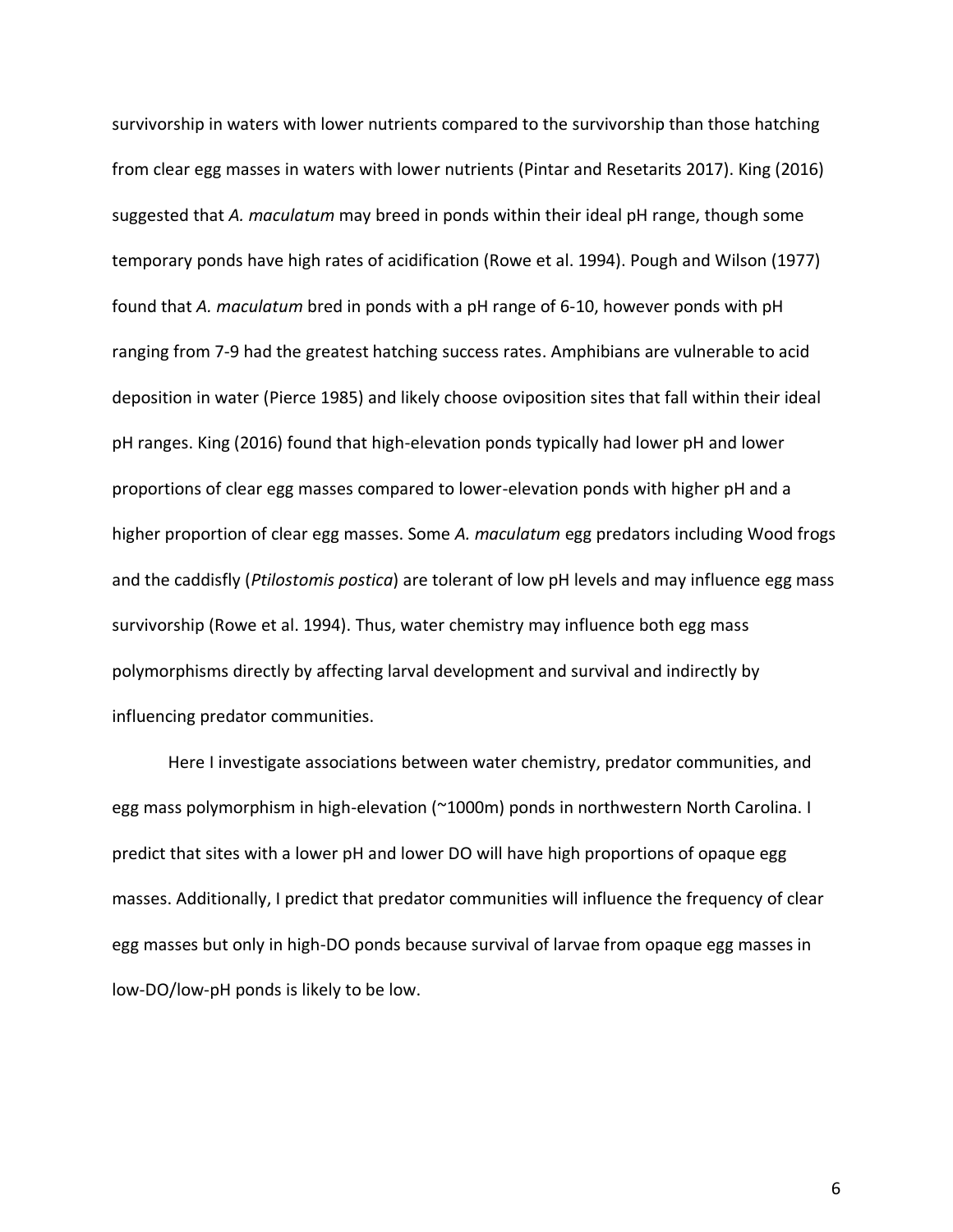#### **Methods**

I measured water chemistry and predator communities in spotted salamander breeding ponds during February-April 2018 and again in September 2018. I sampled three sites, each with several breeding ponds (n=16 ponds total) in Watauga County, North Carolina. I used a YSI Pro Series Multimeter Water Quality Meter (Yellow Springs, OH) to measure water temperature, pH, NO<sub>3</sub> mg/l, DO concentration (mg/l), Specific conductance ( $\mu$  s/cm), and salinity (ppt). Additionally, I counted the egg masses and recorded the number of clear and opaque masses in each pond. To measure predator community structure, I placed 3-4 cayalume light stick-baited mesh funnel traps in each pond during April and September (Hillsenhoff and Tracy 1982, Bennett et al. 2012, Madden and Jehle 2012). Traps were deployed at dusk and retrieved the following morning. I field identified, counted, and released all vertebrates and preserved and retained all invertebrates for identification in the lab.

I computed the abundance and diversity of both invertebrate and vertebrate predators as well as the total number of predators in each pond and used SPSS software and SigmaPlot v.14 to conduct all statistical analyses. I used Spearman correlations to examine associations between the proportion of clear egg masses and both spring and late summer water quality and predator data. Since this is a broad ecological survey where there could be many confounding factors affecting the variables being measured and because my sample size was relatively small I set my statistical significance level (alpha) to 0.10. (Toft and Shea 1983).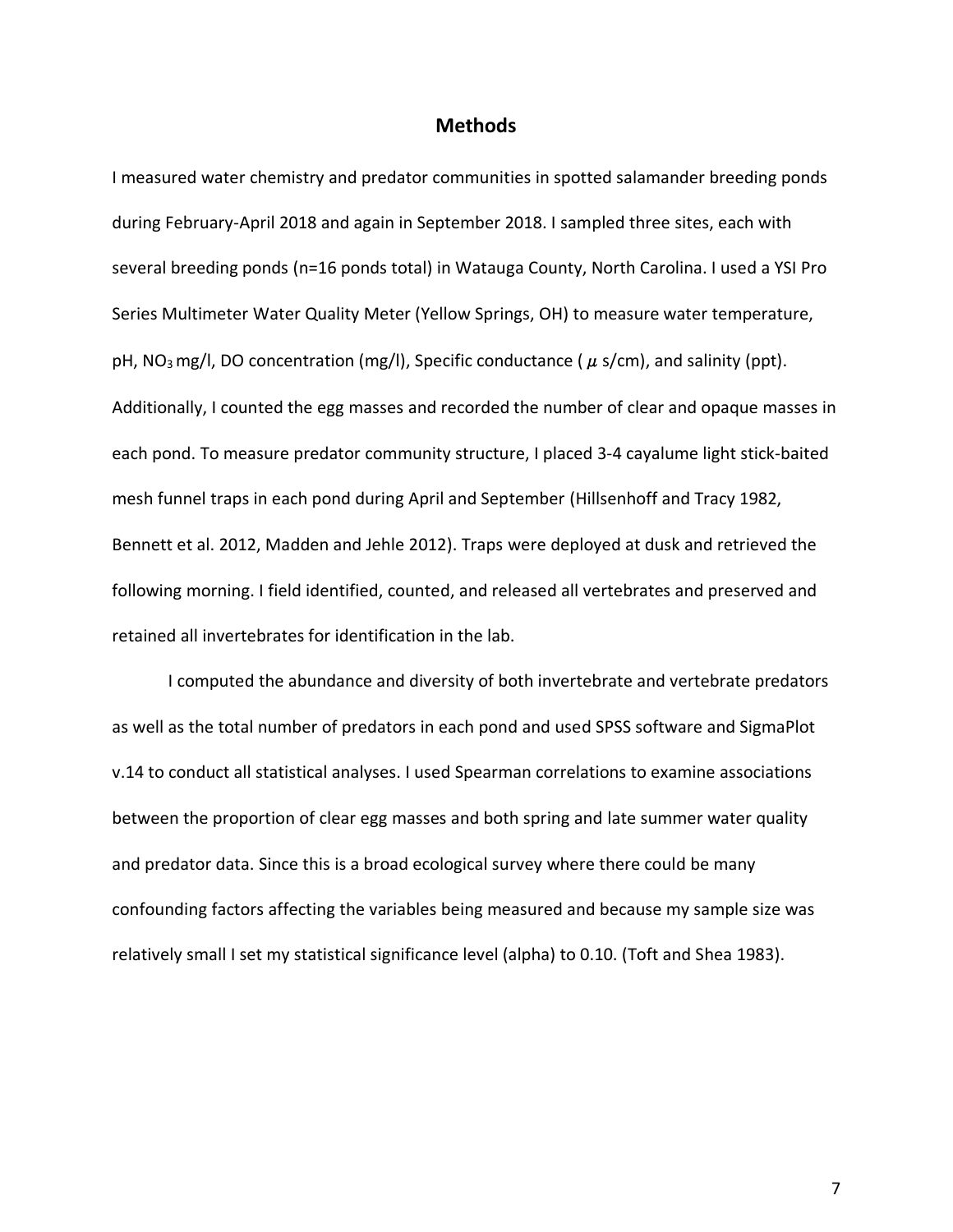#### **Results**

I found that the proportion of clear egg masses was significantly related to spring water temperature-warmer ponds had higher proportions of clear egg masses relative to colder ponds (r=-0.678, p=0.004). Additionally, egg mass color was significantly related to specific conductance-ponds with higher conductance levels had higher proportions of opaque egg masses (r=0.601, p=0.066).

In contrast, I found no relationship between the proportion of clear egg masses and spring DO (*r*=-0.265, *p*=0.314, n=16) and pH (*r*=-0.363, *p*=0.163, n=16). However, pond DO and pH were positively correlated (r=0.662, p=0.005, n=16), likely because DO concentrations both directly and indirectly influence pH (Boto and Bunt 1981). Interestingly, there was a marginally significant negative correlation between late summer DO and % clear egg masses (r=-0.535, p=0.098, n=10) suggesting that the frequency of opaque egg is lower in ponds with lower yearround DO levels.

I found few relationships between vertebrate and invertebrate communities and water chemistry or the frequency of opaque egg masses. There was no relationship between spring DO, pH, and the total numbers of invertebrate and vertebrate taxa. One pond at the Brookshire park site was a statistical outlier because of a high number of vertebrates (313) were trapped at the site, the majority of which were newly-hatched larval spotted salamanders and thus not likely to be egg mass predators. Once I removed the outlier from Brookshire Park barbed wire right pond the correlation improved to (r=-0.753, p=0.016, n=9), which shows a negative correlation between DO and total vertebrates. There was no relationship between late summer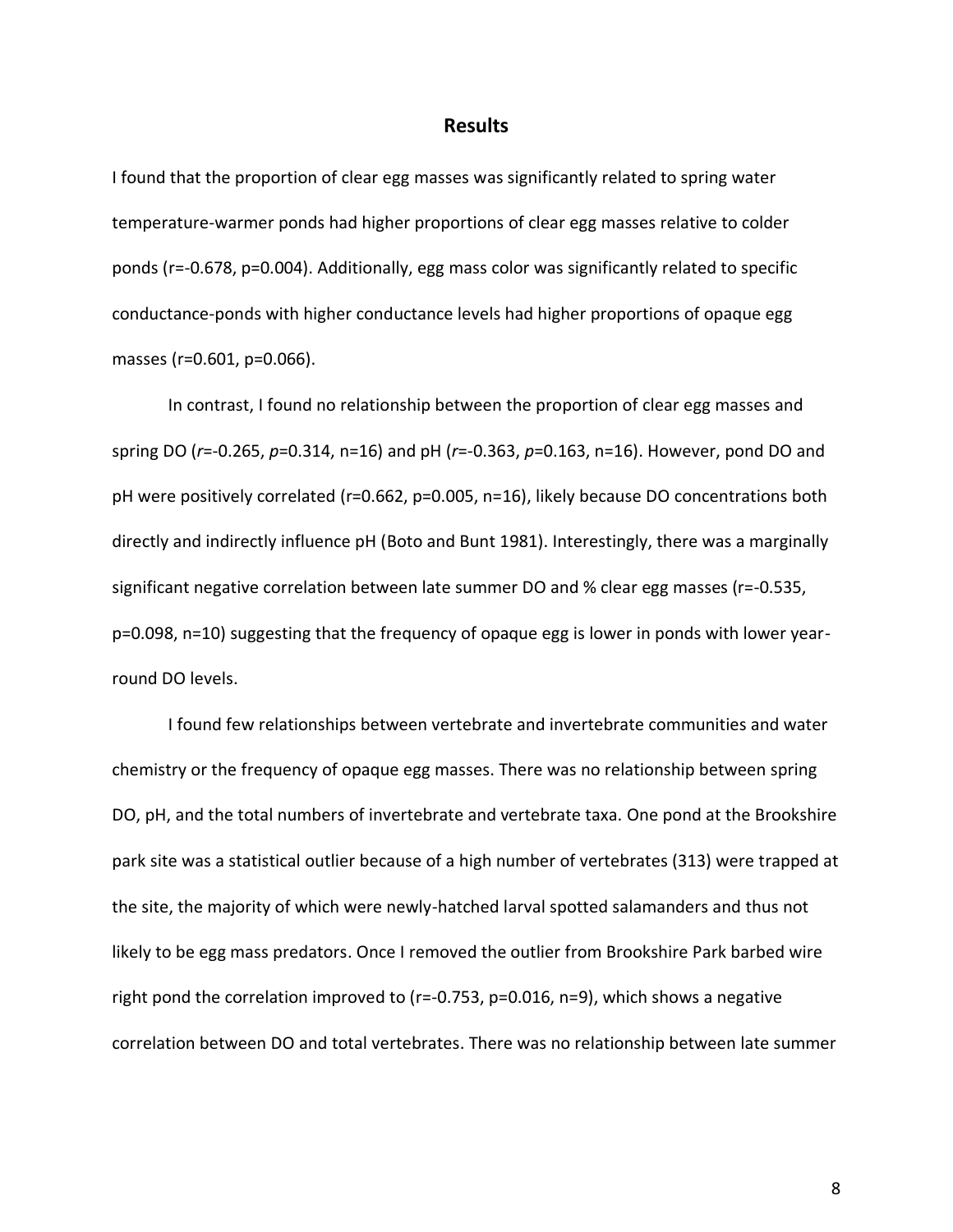pH and % clear egg masses (r=-0.231, p=0.490, n=10) and no relationship between late summer DO and the total number of invertebrate and vertebrate taxa.

#### **Discussion**

Environmental variables including water chemistry, habitat permanence, and predator communities impart different selection pressures on pond breeding amphibian egg mass size, hatch rate, larval survival and emergence timing (Moore and Townsend Jr. 1998). Temporary ponds vary more in their physical and chemical environment compared to more permanent ponds (Williams 1996). Dissolved oxygen concentrations vary both temporally and spatially in breeding ponds and have been shown to induce behavioral changes including egg mass placement (Pechmann et al. 1989). Temperature changes in temporary breeding ponds can affect life cycle stages of insects (Williams 1996). Amphibians are very sensitive to changes in water chemistry and may avoid areas that are not conductive to survival (Karraker et al. 2008). Roadside ponds in areas that may use salt to deice the roads have higher rates of local extinction (Karraker et al. 2008). At Meat Camp, there was a roadside pond that didn't have any egg masses or other amphibian vertebrates. This could be due to runoff from the road creating an environment that was harmful to amphibians. Even though I did not observe a statistically significant relationship between spring DO and the proportion of clear egg masses, I found the lowest proportion of clear egg masses in ponds with very low and very high DO concentrations and the highest proportions in ponds with intermediate DO levels.

Late summer water chemistry data provided information relevant to developing *A. maculatum* larva as well as for the predator communities. Although I did not find any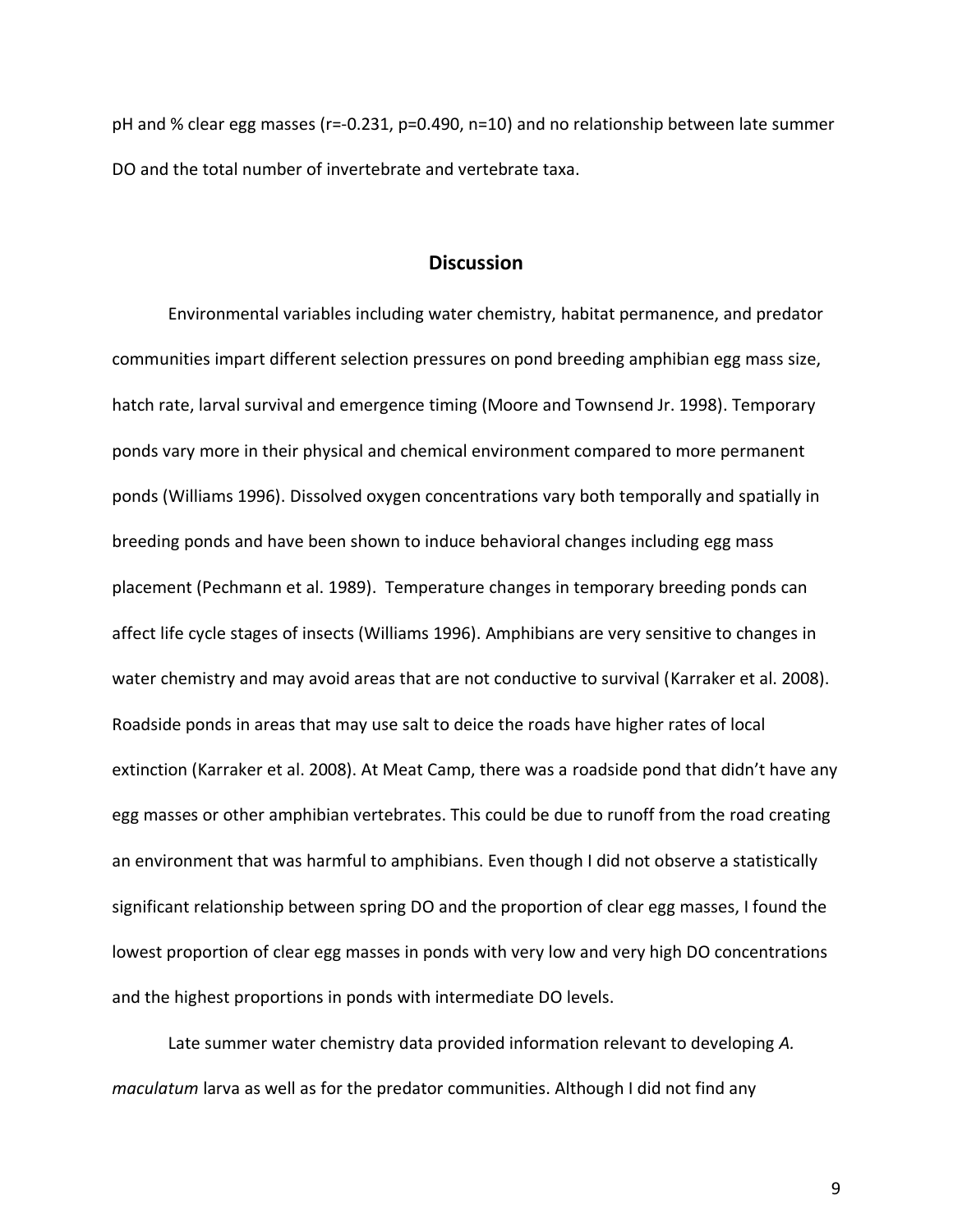relationships between late summer DO and invertebrate and vertebrate communities, they provide, along with pond permanence data, insights into conditions that may limit the types of predators that can persist in these ponds. In the spring, I caught more vertebrates whereas in late summer more invertebrates, including predatory beetles and dragon fly larvae were encountered.

It is still unclear to what degree opaque egg masses restrict the transfer of oxygen to developing larvae. *Ambystoma maculatum* egg mass jelly has low rates of water diffusion (Pinder and Freit 1994), suggesting that during later developmental stages (i.e., when larvae and presumably eggs are larger) oxygen would be less likely to reach the center of the egg masses. Although studies on whether the diffusion of oxygen into the center of egg masses varies between clear and opaque morphs have not be done, their study suggests that egg masses with a higher concentration of the symbiotic algae are able to sustain the egg masses at later developmental stages by providing supplemental oxygen to centrally located eggs. Jacobsen (2015) found that egg masses with more algae have increased developmental and hatching rates relative to masses with less algae.

Although *A. maculatum* typically breed in temporary ponds that lack predatory fishes, (Urban et al. 2015) many other predators including frog tadpoles, dragon flies, beetles and caddisfly larvae occupy these habitats (Caldwell et al. 1980). Traps detected fish in several of the ponds sampled at the Brookshire Park and Meat Camp sites. These ponds are more permanent than many of the other ponds sampled and retain water even during dry years (M. Gangloff, pers. Obs). Other studies have found in more permanent ponds, predation may be more important to the survival of salamander eggs and larvae whereas in temporary ponds,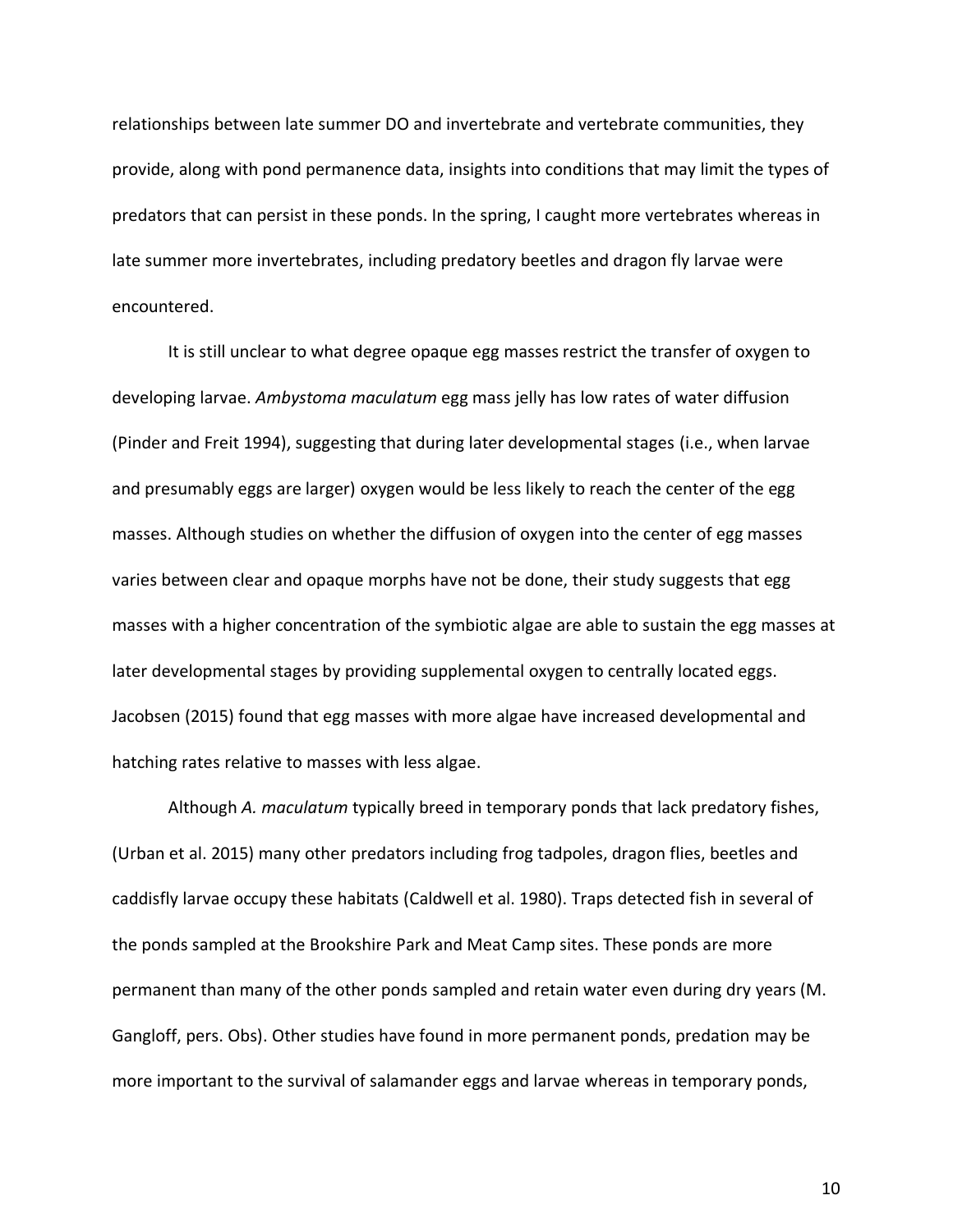competition is more important (Sredl and Collins 1992). It is possible that fish predation in these more permanent sites may have influenced the observed ratios of egg mass morphs, however, egg mass counts were made soon after oviposition and fishes were generally uncommon and limited to an apparently introduced population of Golden shiners (*Notemigonus crysoleucas*) in one of the deeper Meat Camp ponds.

Salamander larvae are often the top predators in temporary ponds and consume a range of prey including other amphibian larvae, macroinvertebrates and zooplankton (Wissinger et al. 1999). However, because of hatching time differences, *A. maculatum* tend to be preyed upon more heavily than other *Ambystoma* larvae because they are often the last species to hatch in ponds with multiple *Ambystoma* taxa or *R. sylvatica* (Walls and Williams 2001). Although Wood frogs egg masses and tadpoles were found in many of these ponds, there are no other *Ambystoma* species known to breed in Watauga County.

DO can impact the breeding behavior of amphibians and larval development (Atlas 1938). The level of DO can also impact the hatching success, with eggs in low-DO ponds showing lower hatching success rates (Sacerdote and King 2009). Sacerdote and King (2009) found that laboratory-raised *A. maculatum* larvae had optimal hatch rates at DO concentrations > 4 mg/l, whereas larvae in field enclosures had optimal hatch rates at DO concentrations of 5-6 mg/l. Spring DO levels in Watauga County breeding ponds averaged 6.53 mg/l, which is consistent with the results found in Sacerdote and King's (2009) study. In contrast, the mean DO concentration measured during late summer was 3.05 mg/l. It is unclear whether DO concentrations influence larval survival in this region but DO strongly influences the survival of predators including fishes. I did not observe any meaningful relationships between DO and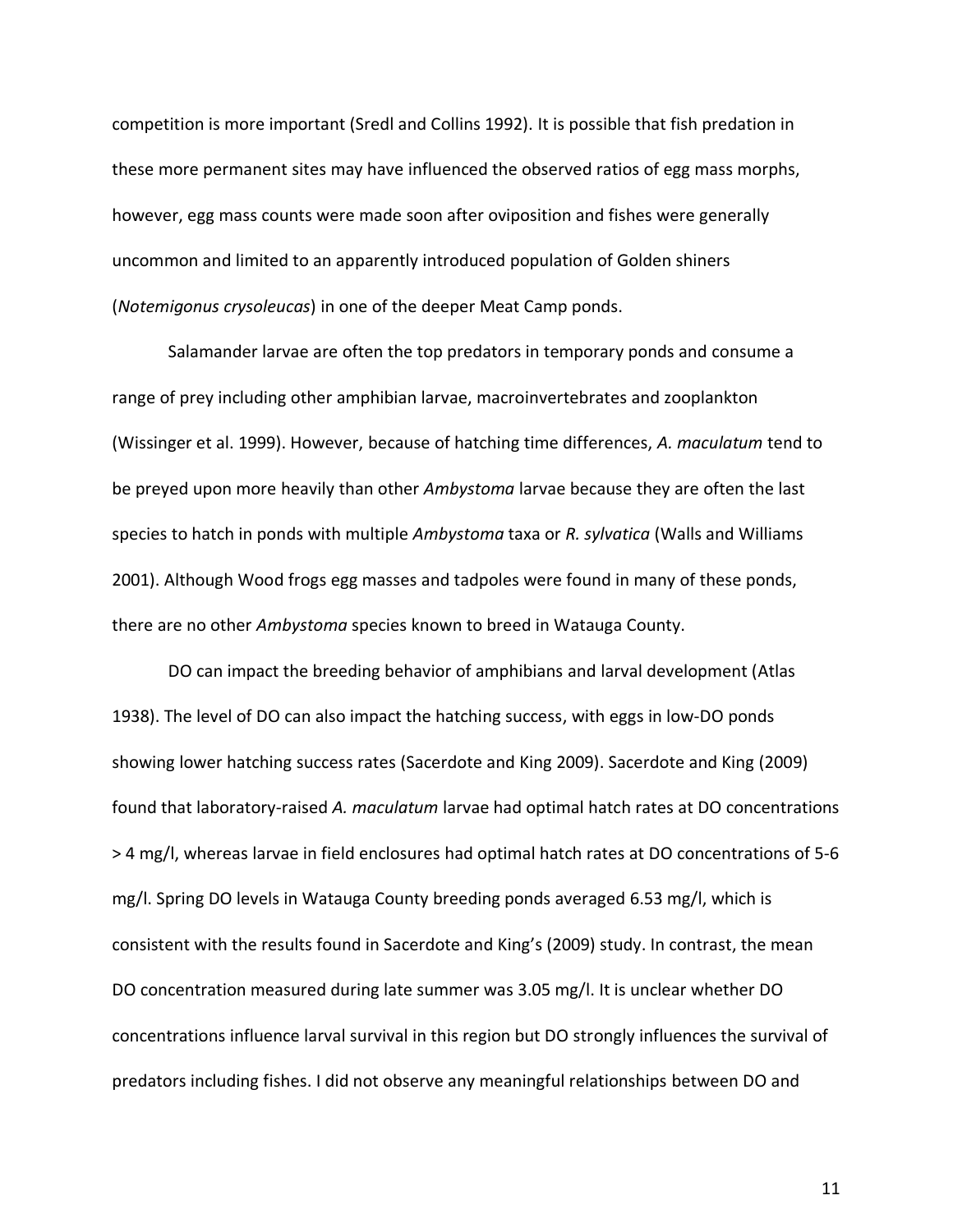invertebrates or vertebrate predators but studies targeting larger numbers of ponds across broader environmental gradients are needed to better understand how much water quality data are needed to get a more complete understanding of how conditions in breeding ponds affect egg mass polymorphisms.

King (2016) found that sites at higher elevations tended to have more opaque egg masses, but that the frequency of color morphs was more variable compared to lower elevations where egg masses were predominately clear. Although I also found that opaque egg masses were more common than clear egg masses in my high-elevation sites (many of which were also sampled by King), ponds at Brookshire Park (a site that was not sampled by King) had the highest proportion of percent clear egg masses (38.9% and 58.5%). It is presently unclear why there are more opaque egg masses as well as more egg mass variability at higher elevations. Future studies targeting breeding ponds at intermediate elevations (300-1000m) may provide some insights into these questions and help to separate the effects of water chemistry and the predator communities on the proportion of egg masses.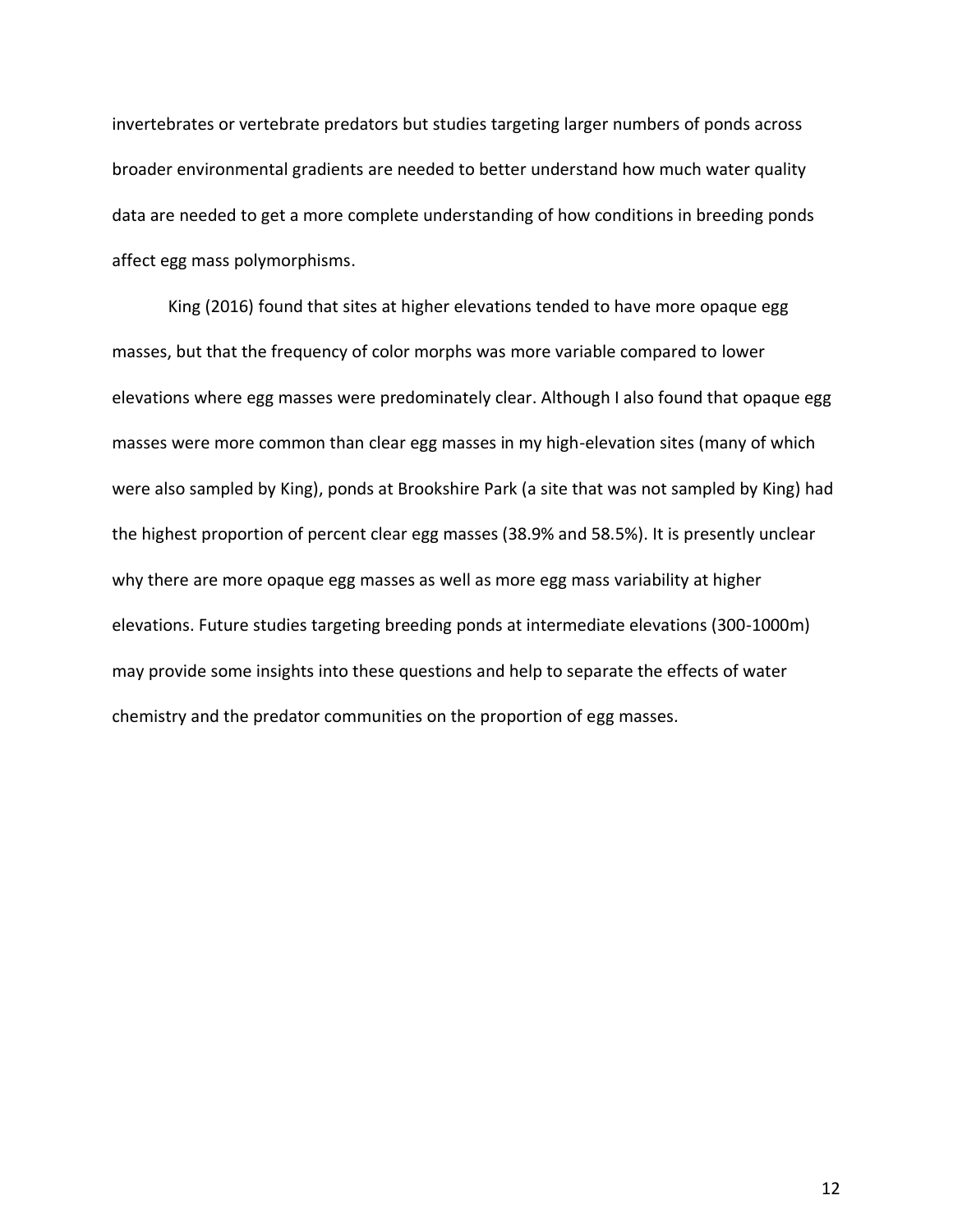## **References**

Altig, R., R. McDiarmid. 2007. Morphological diversity and evolution of egg and clutch structure in amphibians. *Herpetological Monographs* 21:1-32.

Atlas, M. 1938. The rate of oxygen consumption of frogs during embryonic development and growth. *Physiological Zoology* 11:278-291.

Boto, K., J. Bunt. 1981. Dissolved oxygen and pH relationships in northern Australian mangrove waterways. *Linnology and Oceanography* 26:1176-1178.

Caldwell, J.P., J.H. Thorp, T.O. Jervey. 1980. Predator-prey relationships among larval dragonflies, salamanders, and frogs. *Oecologia* 46:285-289.

Chalcraft, D., W.J. Resetartis Jr. 2003. Predator identity and ecological impacts: functional redundancy or functional diversity? *Ecology* 84:2407-2418.

Han, B., C. Searle, A. Blaustein. 2011. Effects of an infectious fungus, *Batrachochytrium dendrobatidis*, on amphibian predator-prey interactions. *PLoS One* 6:1-7.

Hardy, L., M. Lucas. 1991. A crystalline protein is responsible for dimorphic egg jellies in the spotted salamander, *Ambystoma maculatum*. *Comparative Biochemistry and Physiology* 100:653-660.

Hecnar, S., R. M'Closkey. 1997. The effects of predatory fish on amphibian species richness and distribution. *Biological Conservation* 79:123-131.

Jacobsen, C. 2015. Predation and mutualism: Conflicting selection pressures maintain spotted salamander (*Ambystoma maculatum*) egg mass dimorphism. Appalachian State University Biology Honors Thesis 20 p.

Karraker, N., J. Gibbs, J. Vonesh. 2008. Impacts of road deicing salt on the demography of vernal pool-breeding amphibians. *Ecological Society of America* 18:724-734.

King, S. 2016. Predator and environmental effects on the polymorphic egg masses of spotted salamanders (*Ambystoma maculatum*). Appalachian State University Biology Honors Thesis 1- 35.

Moore, M., V. Townsend Jr. 1998. The interaction of temperature, dissolved oxygen, and predation pressure in an aquatic predator-prey system. *Oikos* 81:329-336.

Paine, R. T. 1980. Food webs: linkage, interaction strength, and community infrastructure. *Animal Ecology* 49:666-685.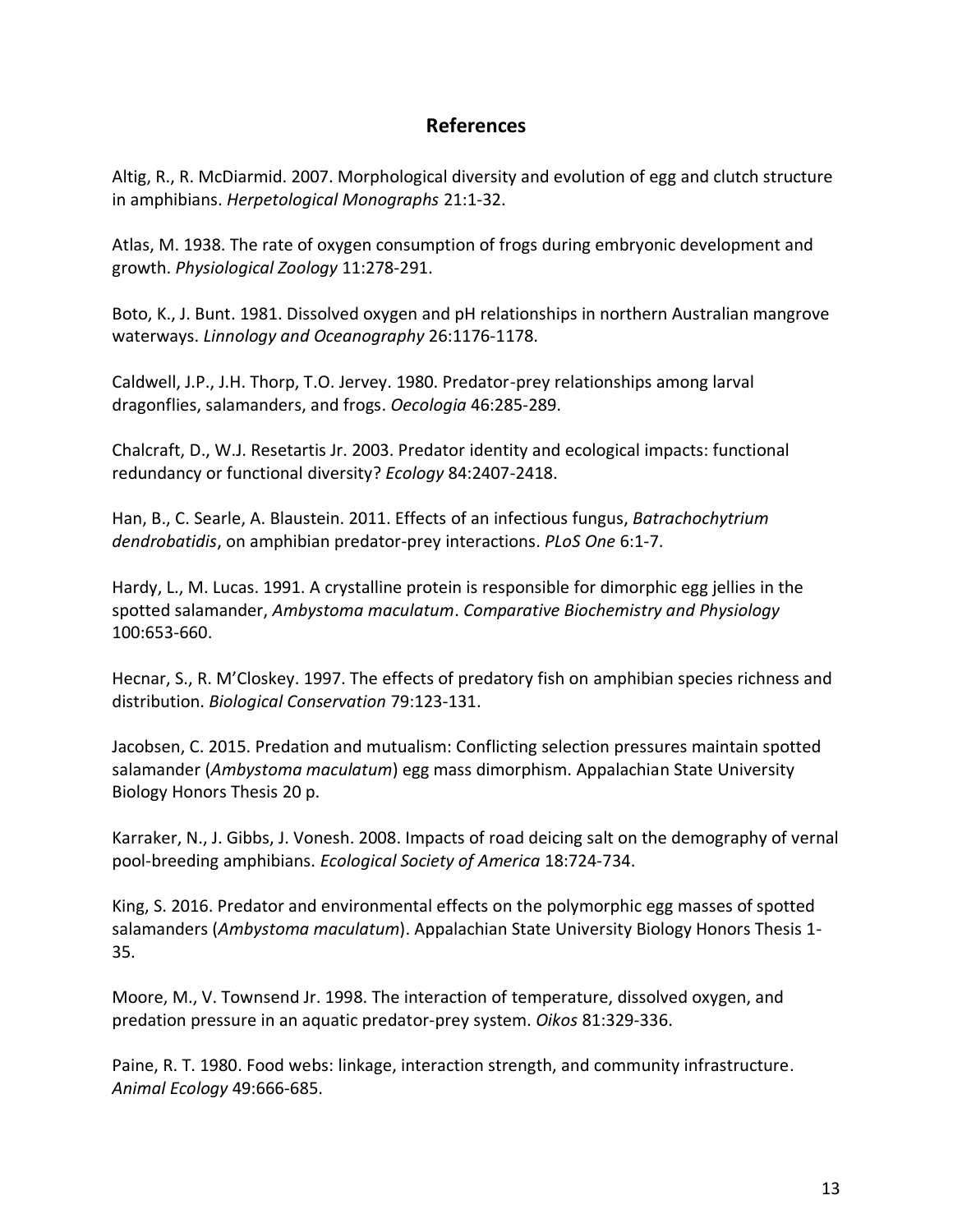Petranka, J., A. Rushlow, and M. Hopey. 1998. Predation by tadpoles of *Rana sylvatica* on embryos of *Ambystoma maculatum*: Implications of ecological role reversals by *Rana* (predator) and *Ambystoma* (prey). *Herpetologica* 54:1-13.

Pechmann, J., D. Scott, J. Gibbons, R. Semlitsch. 1989. Influence of wetland hydroperiod on diversity and abundance of metamorphosing juvenile amphibians. *Wetlands Ecology and Management* 1:3-11.

Pierce, B.A. 1985. Acid tolerance in amphibians. *Bioscience* 35:239-243.

Pinder, A., S. Freit. 1994. Oxygen transport in egg masses of the amphibians *Rana sylvatica* and *Ambystoma maculatum*: convection, diffusion, and oxygen production by algae. *Journal of Experimental Biology* 197:17-30.

Pintar, M., W. Resetarits Jr. 2017. Persistence of an egg mass polymorphism in *Ambystoma maculatum*: differential performance under high and low nutrients. *Ecology* 98:1349-1360.

Pough, F., R. Wilson. 1977. Acid precipitation and reproductive success of *Ambystoma* salamanders. *Water, Air, and Soil Production* 7:307-316.

Rowe, C., W. Sadinski, W. Dunson. 1994. Predation on larval and embryonic amphibians by acidtolerant Caddisfly larvae (Ptilostomis postica). *Journal of Herpetology* 28:357-364.

Ruth, B., W. Dunson, C. Rowe, S. Hodges. 1993. A molecular and functional evaluation of the egg mass color polymorphism of the spotted salamander, *Ambystoma maculatum*. *Journal of Herpetology* 27:306-314.

Sacerdote, A., R. King. 2009. Dissolved oxygen requirements for hatching success of two ambystomatid salamanders in restored ephemeral ponds. *The Society of Wetland Biologists* 29:1202-1213.

Shu, L., M. Suter, A. Laurila, K. Räsänen. 2015. Mechanistic basis of adaptive maternal effects: egg jelly water balance mediates embryonic adaptation to acidity in *Rana arvalis*. *Oecologia* 179:617-628.

Stout, B., K. Stout, C. Stihler. 1992. Predation by the caddisfly *Bansiola dossuaria* on egg masses of the Spotted Salamander *Ambystoma maculatum*. *The American Midland Naturalist* 127:368- 372.

Toft, C., P. Shea. 1983. Detecting community-wide patterns: estimating power strengthens statistical interference. *The American Naturalist* 122: 618-625.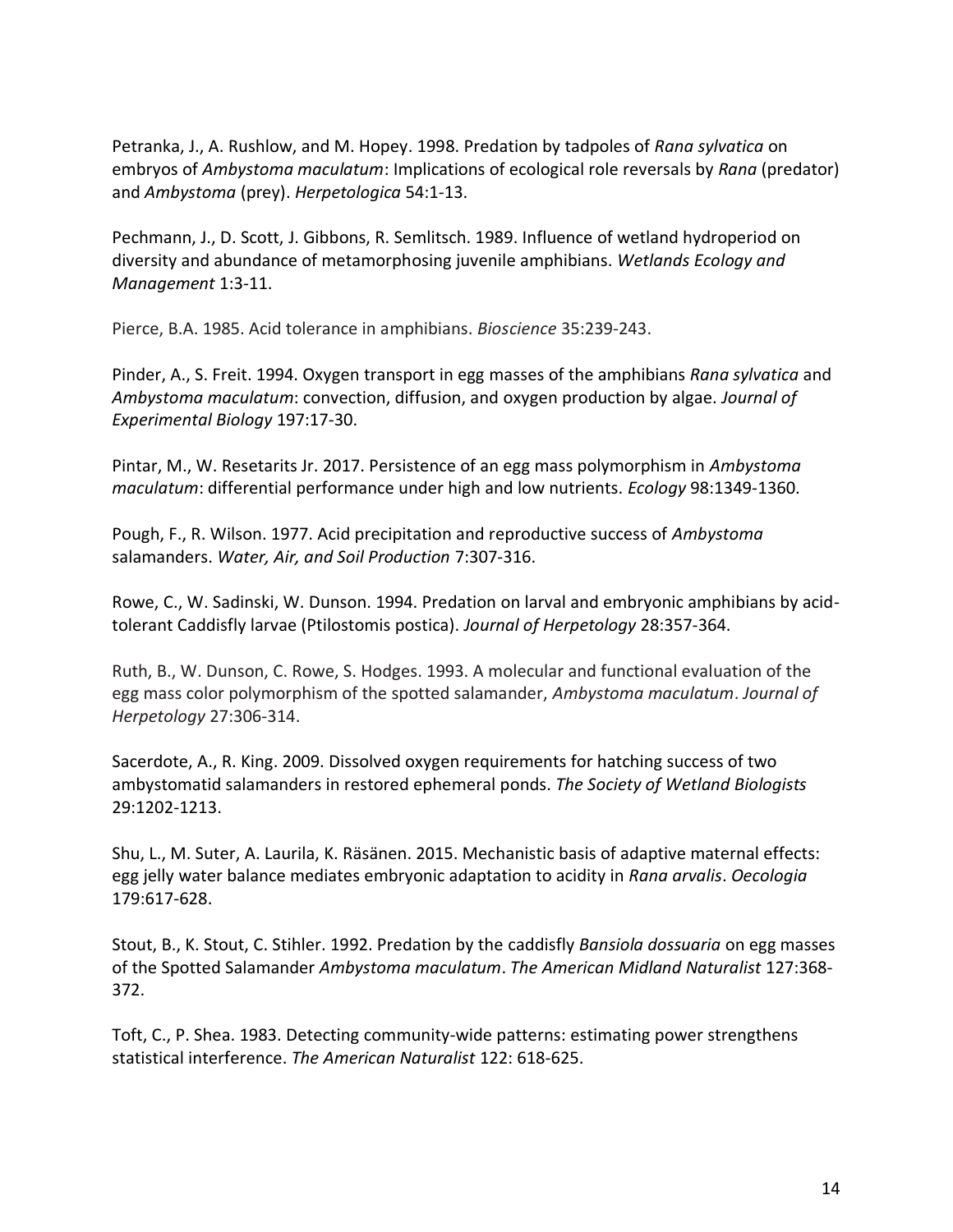Turtle, S. L. 2000. Embryonic survivorship of the spotted salamander (*Ambystoma maculatum*) in roadside and woodland vernal pools in southeastern New Hampshire. *Journal of Herpetology* 34:60-67.

Urban, M., L. Lewis, K. Fučíková, A. Cordone. 2014. Population of origin and environmental interact to determine oomycete infections in spotted salamander populations. *Oikos* 124:274- 284.

Walters, B. 1975. Studies of interspecific predation within an amphibian community. *Journal of Herpetology* 9:267-279.

Williams, D.D. 1996. Environmental constraints in temporary fresh waters and their consequences for insect fauna. *Journal of the North American Benthological Society* 15:634-650.

Wissinger, S., A. Bohonak, H. Whiteman, W. Brown. 1999. Subalpine Wetlands in Colorado: habitat permanence, salamander predation, and invertebrate communities. *Invertebrates in Freshwater Wetlands of North America: Ecology and Management.* 

Yurewicz, K. L. 2003. A growth/mortality tradeoff in larval salamanders and the coexistence of intraguild predators and prey. *Oecologia* 138: 102-111.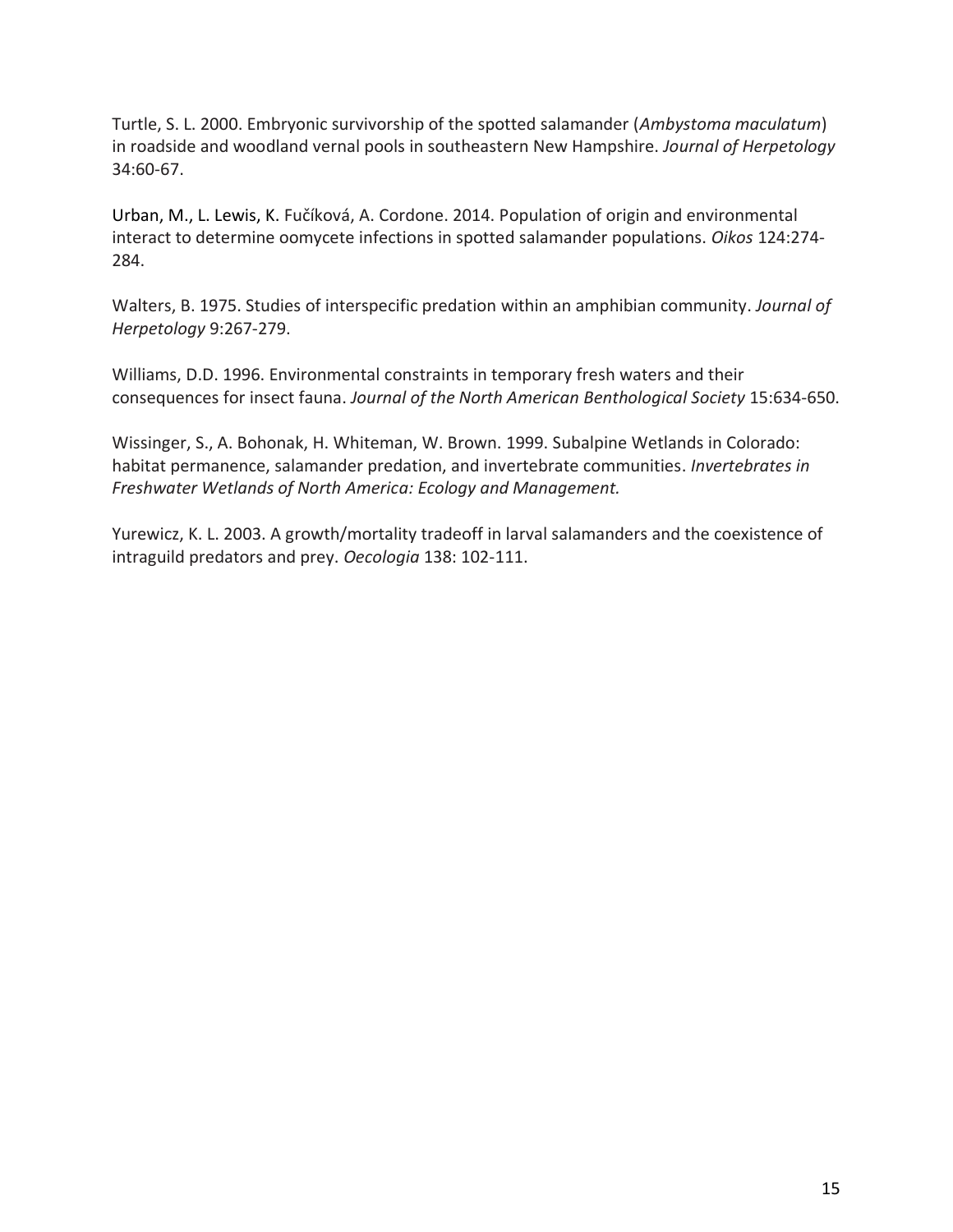

**Figure 1.** Relationship between Dissolved Oxygen (DO) concentration and the percentage of clear spotted salamander egg masses observed in (A) spring and (B) late summer in Watauga County, NC. Although there is no statistically significant relationship between variables, low-to moderate DO ponds had proportionally higher numbers of clear egg masses whereas high-DO ponds had primarily opaque egg masses.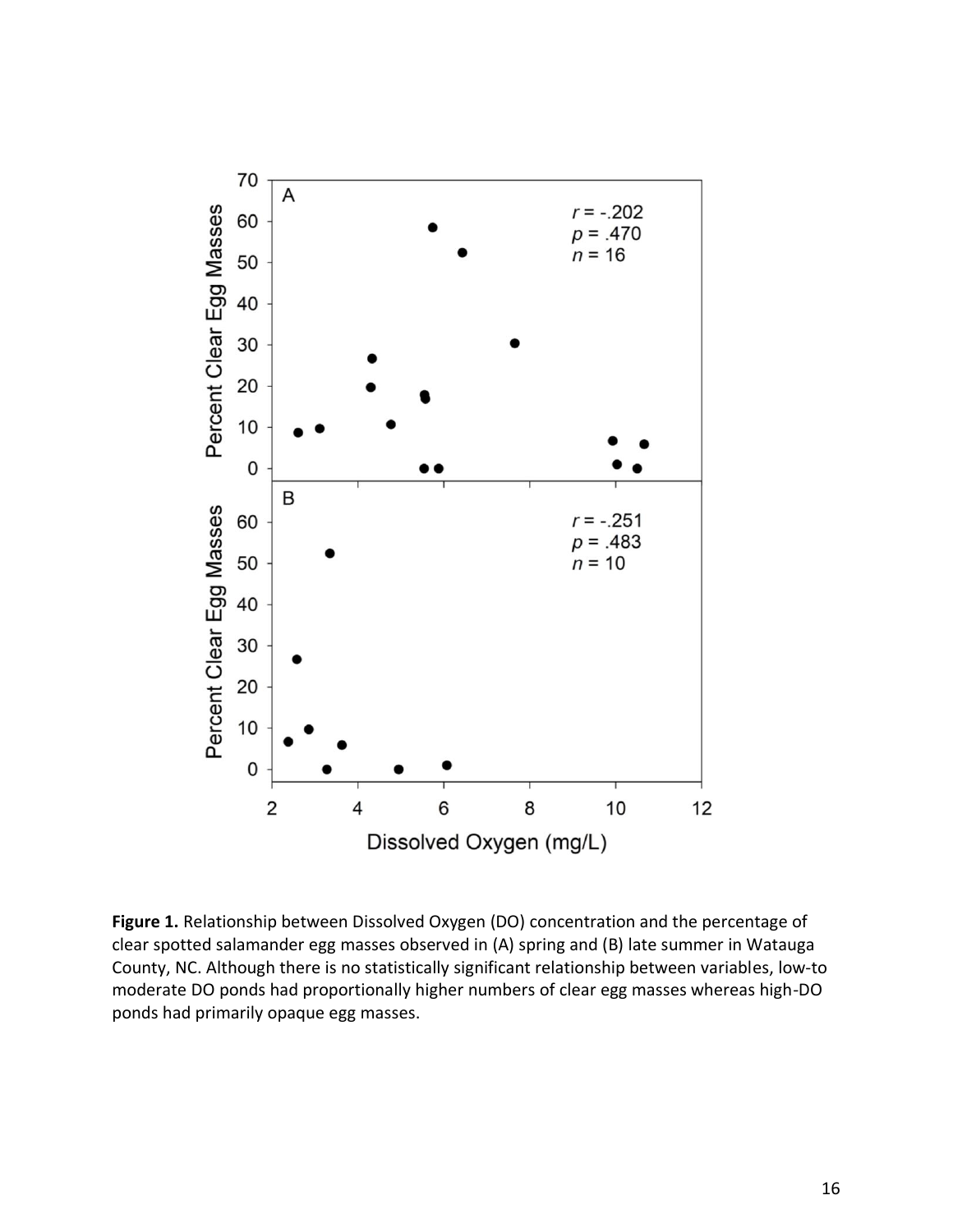

**Figure 2**. Relationship between pH and the percent clear Spotted salamander egg masses observed in (A) spring and (B) late summer in breeding ponds in Watauga County, NC. There is no statistically significant relationship between the two variables.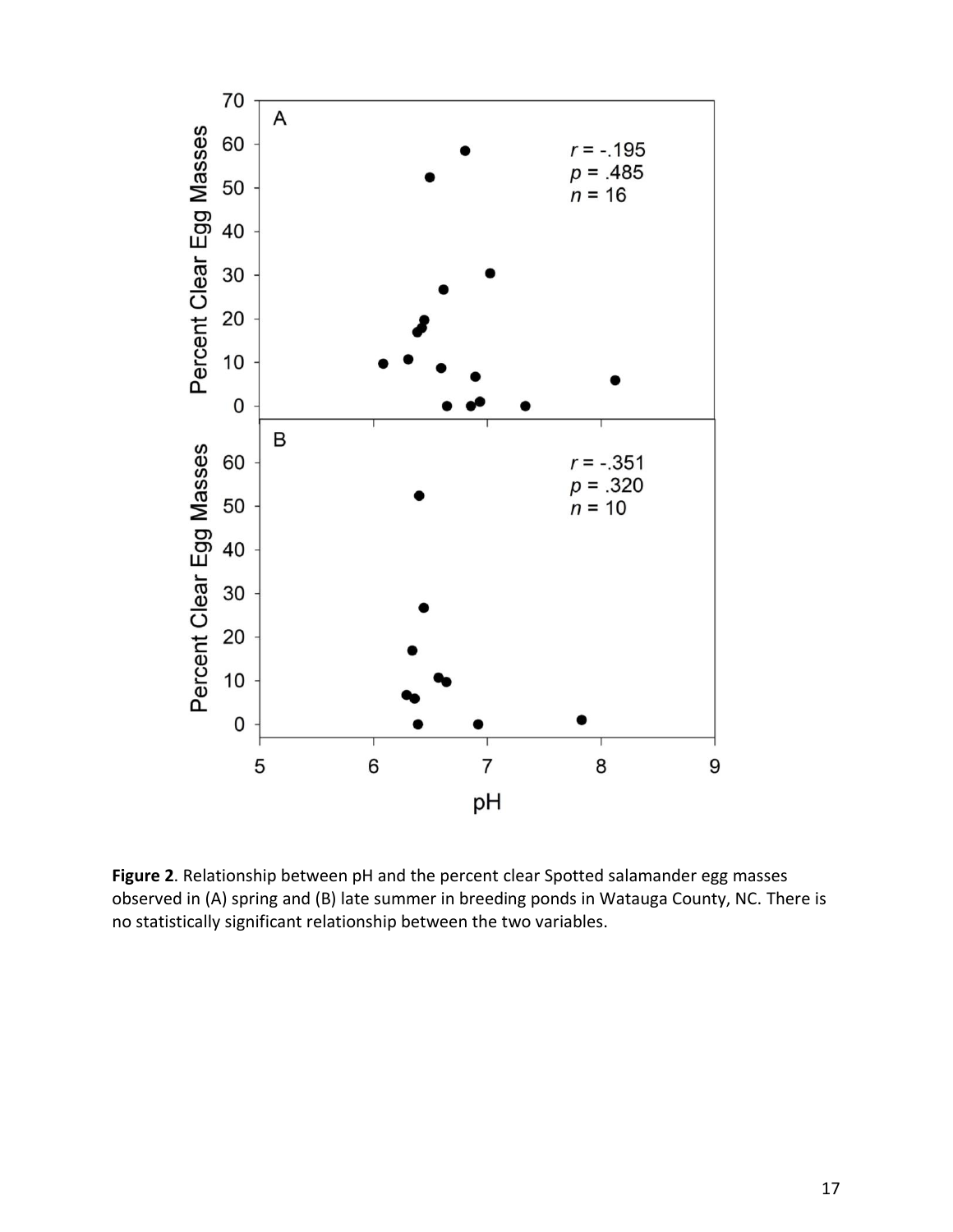

**Figure 3**. Relationship between Dissolved Oxygen concentration and the total invertebrates trapped at each breeding pond in Watauga County, NC during (A) spring and (B) late summer. There is no statistically significant relationship between the two variables.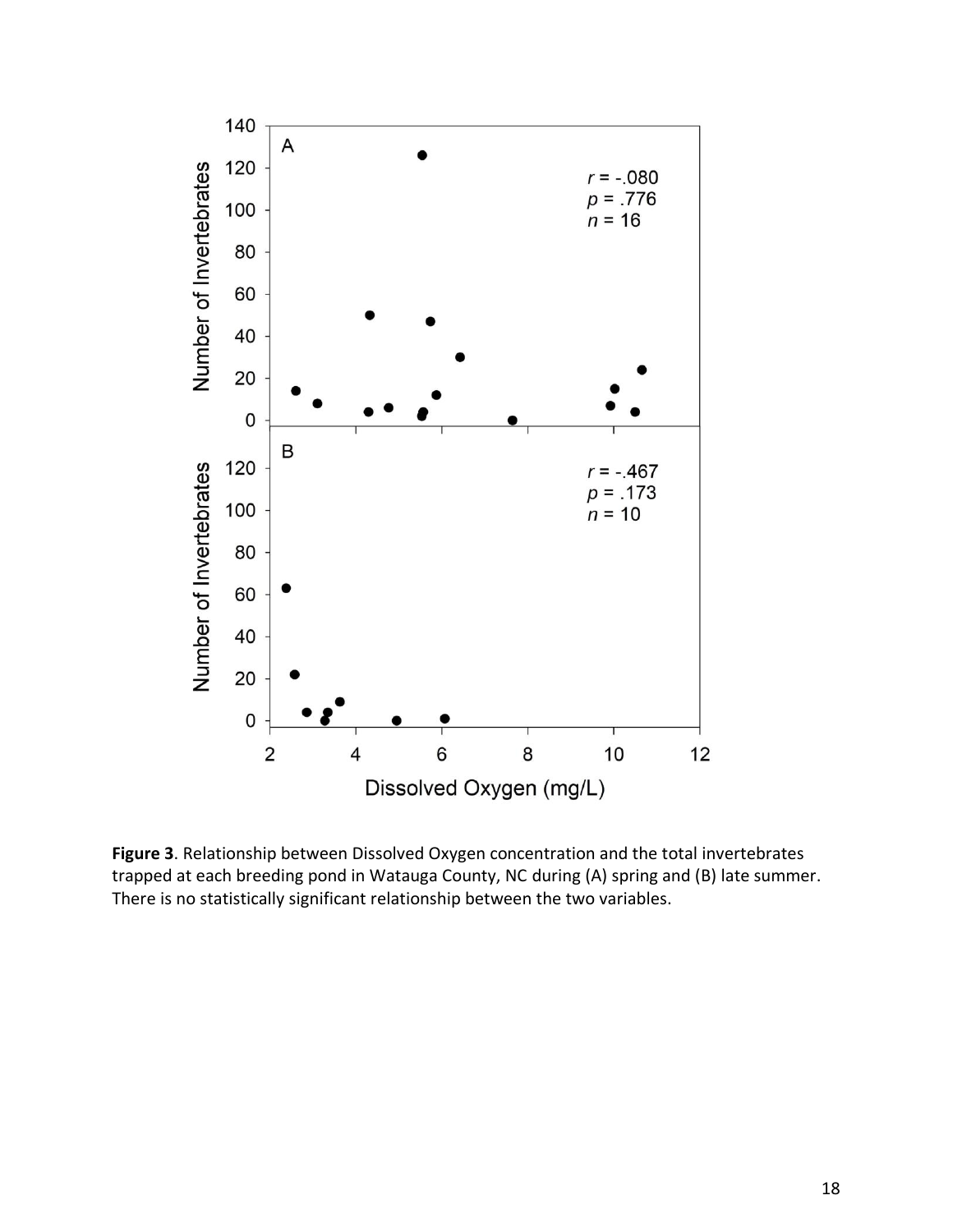

**Figure 4.** Relationship between Dissolved Oxygen concentration and the total vertebrates counted at each breeding pond in Watauga County, NC during (A) spring and (B) late summer. There is no statistically significant relationship between the two variables.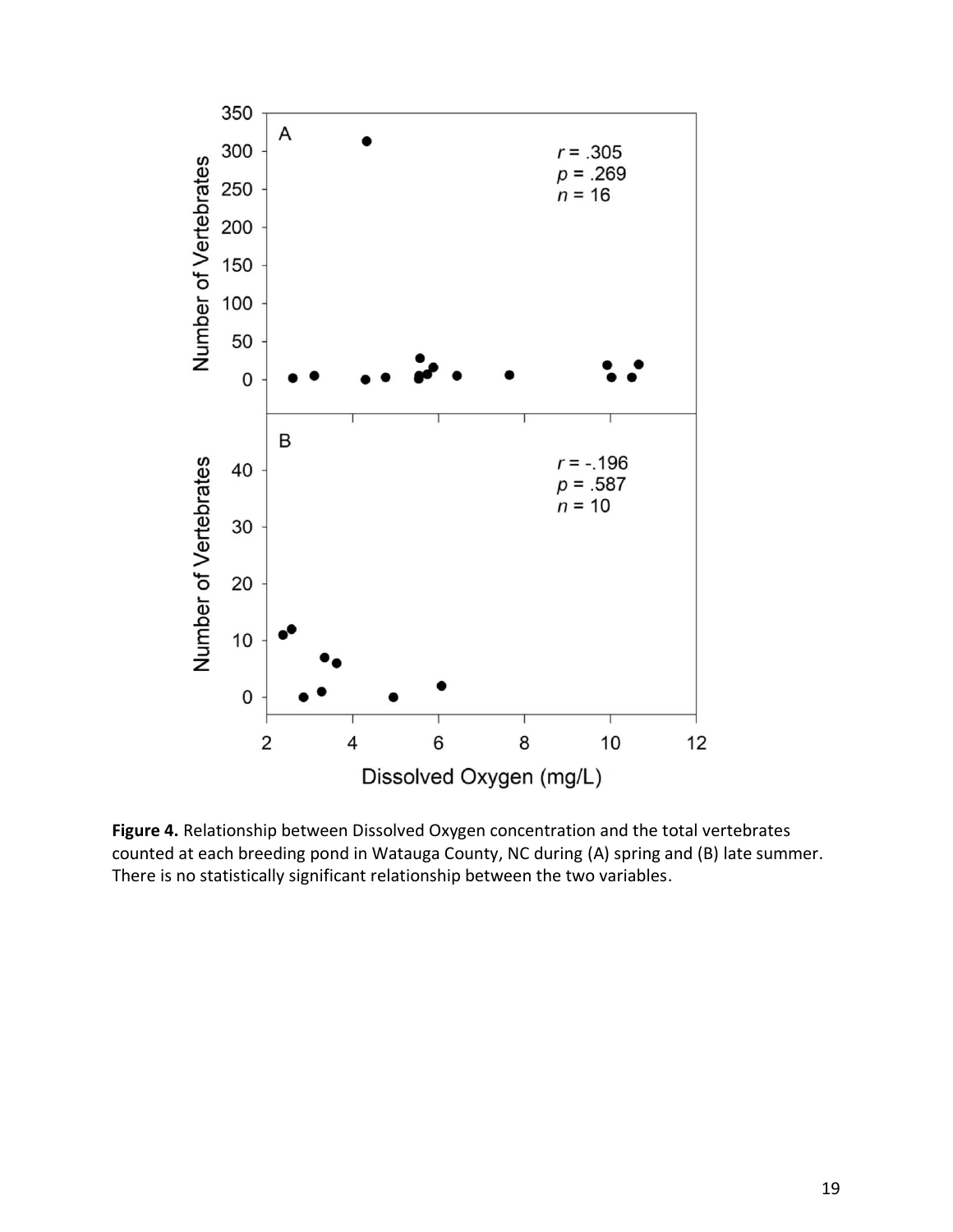| <b>Site</b>        | Pond                     | Latitude | Longitude   | <b>Elevation</b><br>(m) | <b>Number of Egg Masses</b> | <b>Percent Clear Egg Masses</b> |
|--------------------|--------------------------|----------|-------------|-------------------------|-----------------------------|---------------------------------|
|                    | Pond 1                   | 36.16527 | $-81.75166$ | 899                     | 102                         | 1.0                             |
|                    | Pond 2                   | 36.16528 | $-81.75555$ | 897                     | 5                           | 0.0                             |
| <b>Twin Rivers</b> | Pond 3                   | 36.16500 | $-81.75527$ | 898                     | 68                          | 5.9                             |
|                    | Manmade                  | 36.16333 | $-81.75806$ | 903                     | 45                          | 6.7                             |
|                    | <b>Natural Pond</b>      | 36.16333 | $-81.75806$ | 903                     | 18                          | 0.0                             |
|                    | <b>Barbed Wire</b>       | 36.22917 | $-81.63750$ | 937                     | 221                         | 38.9                            |
|                    | <b>Forked Pond</b>       | 36.22805 | $-81.64306$ | 937                     | 147                         | 58.5                            |
| <b>Brookshire</b>  | Septic Pond              | 36.22806 | $-81.64361$ | 937                     | $\mathbf 0$                 | $\mathbf 0$                     |
|                    | <b>Ted Mackeral Pond</b> | 36.22916 | $-81.64166$ | 937                     | 23                          | 30.4                            |
|                    | Pond 1                   | 36.26361 | $-81.62833$ | 943                     | 23                          | 8.7                             |
|                    | Pond 2                   | 36.26389 | $-81.62833$ | 944                     | 93                          | 9.7                             |
|                    | Pond 3                   | 36.26389 | $-81.62917$ | 944                     | 7                           | 0.0                             |
| Meat               | <b>Boardwalk</b>         | 36.26389 | $-81.62889$ | 944                     | 28                          | 10.7                            |
| Camp               | Flooded path             | 32.26389 | $-81.62833$ | 944                     | 0                           | 0.0                             |
|                    | Picnic table             | 32.26444 | $-81.63000$ | 945                     | 65                          | 16.9                            |
|                    | Cattails                 | 36.26389 | $-81.62917$ | 944                     | 66                          | 19.7                            |
|                    | Flag 20                  | 36.26417 | $-81.62944$ | 945                     | 39                          | 17.9                            |

**Table 1.** Latitude and Longitude coordinates, elevation, and the total number of *Ambystoma maculatum* egg masses and the proportion of clear egg masses measured at 17 breeding ponds in Watauga county, North Carolina in April 2018.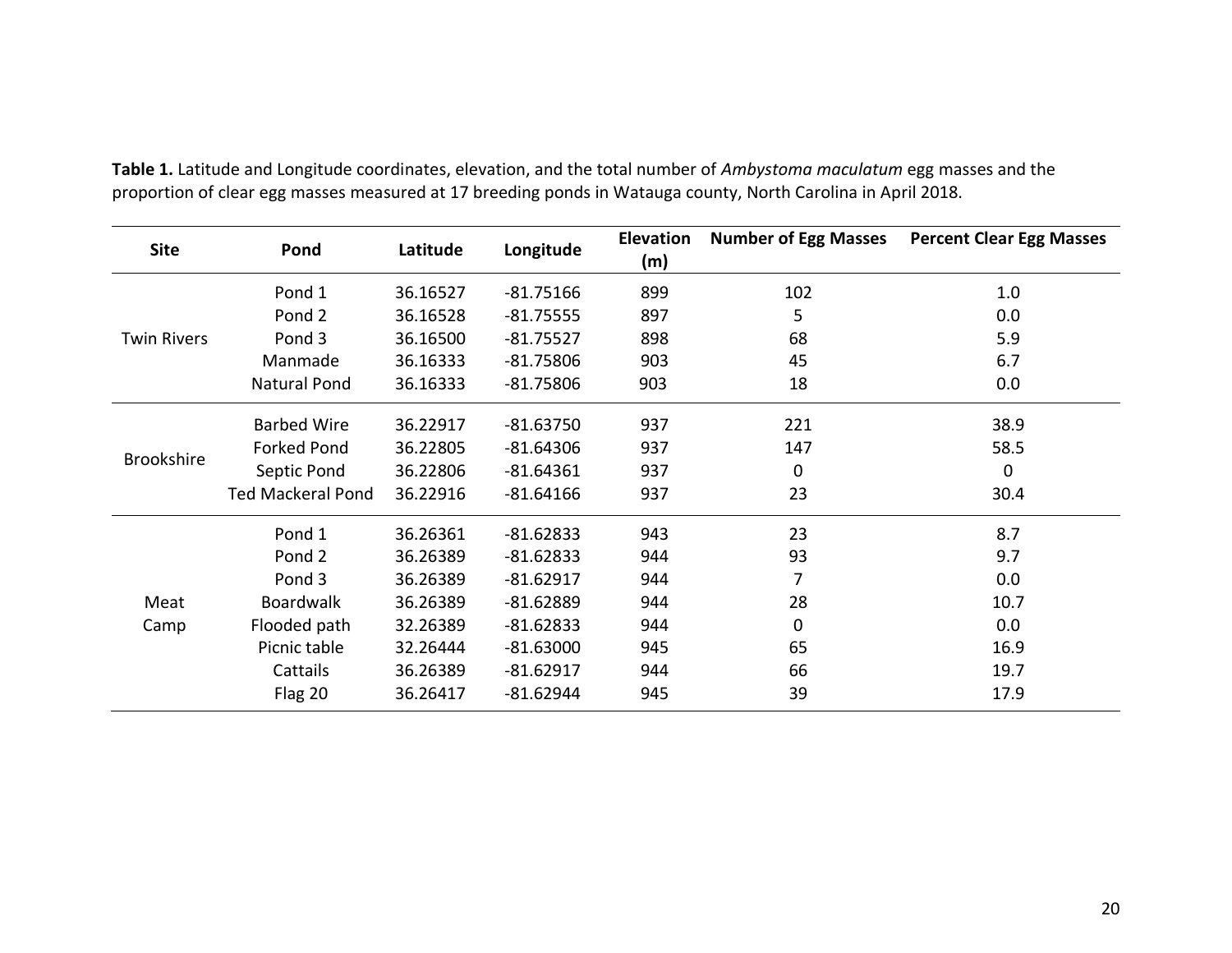| <b>Spring</b>      |                     |               |                     |                                   |                          |                            |  |  |  |  |  |
|--------------------|---------------------|---------------|---------------------|-----------------------------------|--------------------------|----------------------------|--|--|--|--|--|
| Site               | Pond                | DO*<br>(mg/L) | pH                  | Clear Egg<br><b>Masses</b><br>(%) | Number of<br>Vertebrates | Number of<br>Invertebrates |  |  |  |  |  |
|                    | Pond 1              | 10.03         | 6.94                | 1.0                               | 3                        | 15                         |  |  |  |  |  |
|                    | Pond <sub>2</sub>   | 5.54          | 7.34                | 0                                 | 1                        | $\overline{2}$             |  |  |  |  |  |
| <b>Twin Rivers</b> | Pond <sub>3</sub>   | 10.66         | 8.13                | 5.9                               | 20                       | 24                         |  |  |  |  |  |
|                    | Manmade             | 9.93          | 6.90                | 6.7                               | 19                       | $\overline{7}$             |  |  |  |  |  |
|                    | <b>Natural Pond</b> | 10.50         | 6.86<br>$\mathbf 0$ |                                   | 3                        | 4                          |  |  |  |  |  |
|                    | Barbed wire left    | 4.33          | 6.62                | 26.7                              | 313                      | 50                         |  |  |  |  |  |
| <b>Brookshire</b>  | Barbed wire right   | 6.43          | 6.50                | 52.4                              | 5                        | 30                         |  |  |  |  |  |
|                    | Soccer Field        | 7.65          | 7.03                | 30.4                              | 6                        | 0                          |  |  |  |  |  |
|                    | <b>Forked Pond</b>  | 5.74          | 6.81                | 58.5                              | 7                        | 47                         |  |  |  |  |  |
|                    | Pond 1              | 2.61          | 6.60                | 8.7                               | $\overline{2}$           | 14                         |  |  |  |  |  |
|                    | Pond <sub>2</sub>   | 3.11          | 6.09                | 9.7                               | 5                        | 8                          |  |  |  |  |  |
|                    | Pond 3              | 5.88          | 6.65                | $\mathbf 0$                       | 16                       | 12                         |  |  |  |  |  |
| Meat Camp          | <b>Boardwalk</b>    | 4.77          | 6.31                | 10.7                              | 3                        | 6                          |  |  |  |  |  |
|                    | Picnic table        | 5.57          | 6.39                | 16.9                              | 28                       | 4                          |  |  |  |  |  |
|                    | Cattails            | 4.30          | 6.45                | 19.7                              | 0                        | 4                          |  |  |  |  |  |
|                    | Flag 20             | 5.55          | 6.43                | 17.9                              | 5                        | 126                        |  |  |  |  |  |

Table 2. Water chemistry parameters and the total number of vertebrates and invertebrates (taxa richness and abundance) sampled at 15 ponds in Watauga County, North Carolina in April 2018.

\*Dissolved Oxygen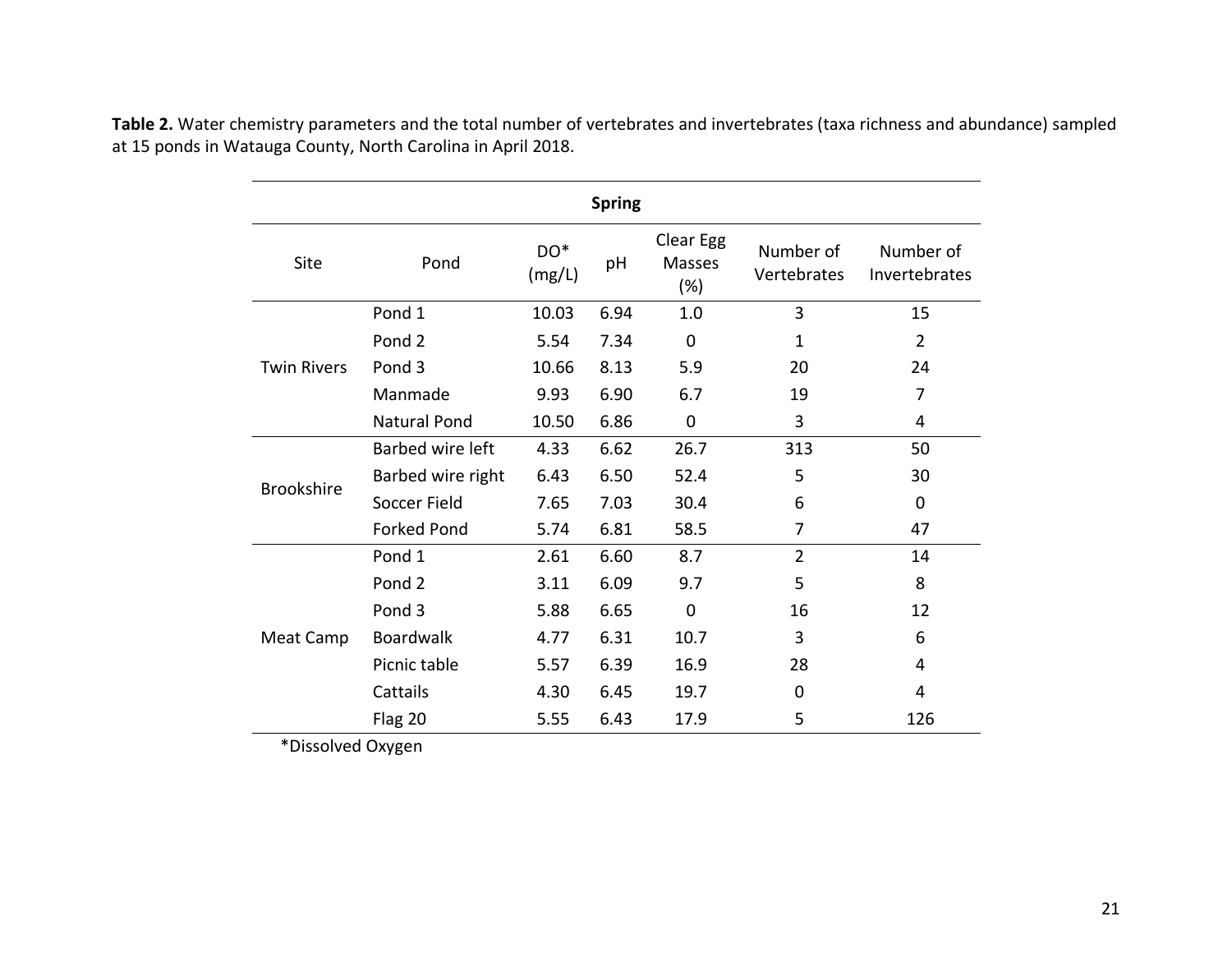| Late Summer        |                   |               |      |                                 |                                          |  |  |  |  |  |
|--------------------|-------------------|---------------|------|---------------------------------|------------------------------------------|--|--|--|--|--|
| <b>Site</b>        | Pond              | DO*<br>(mg/L) | pH   | Number of<br><b>Vertebrates</b> | <b>Number of</b><br><b>Invertebrates</b> |  |  |  |  |  |
|                    | Pond 1            | 6.07          | 7.83 | 2                               | 1                                        |  |  |  |  |  |
| <b>Twin Rivers</b> | Pond 2            | 2.86          | 6.92 | 1                               | 0                                        |  |  |  |  |  |
|                    | Pond 3            | 3.63          | 6.36 | 6                               | 9                                        |  |  |  |  |  |
|                    | Manmade           | 2.38          | 6.29 | 11                              | 63                                       |  |  |  |  |  |
|                    | Natural Pond      | 4.95          | 6.39 | 0                               | 0                                        |  |  |  |  |  |
| <b>Brookshire</b>  | Barbed wire left  | 2.58          | 6.44 | 12                              | 22                                       |  |  |  |  |  |
|                    | Barbed wire right | 3.35          | 6.40 | 7                               | 4                                        |  |  |  |  |  |
|                    | Pond 2            | 2.86          | 6.64 | $\Omega$                        | 4                                        |  |  |  |  |  |
| Meat Camp          | <b>Boardwalk</b>  | 0.57          | 6.57 | 5                               | 0                                        |  |  |  |  |  |
|                    | Picnic table      | 0.80          | 6.34 | 0                               | 55                                       |  |  |  |  |  |

Table 3. Water chemistry parameters and the total number of vertebrates and invertebrates (taxa richness and abundance) sampled at 9 ponds in Watauga County, North Carolina in September 2018.

\*Dissolved Oxygen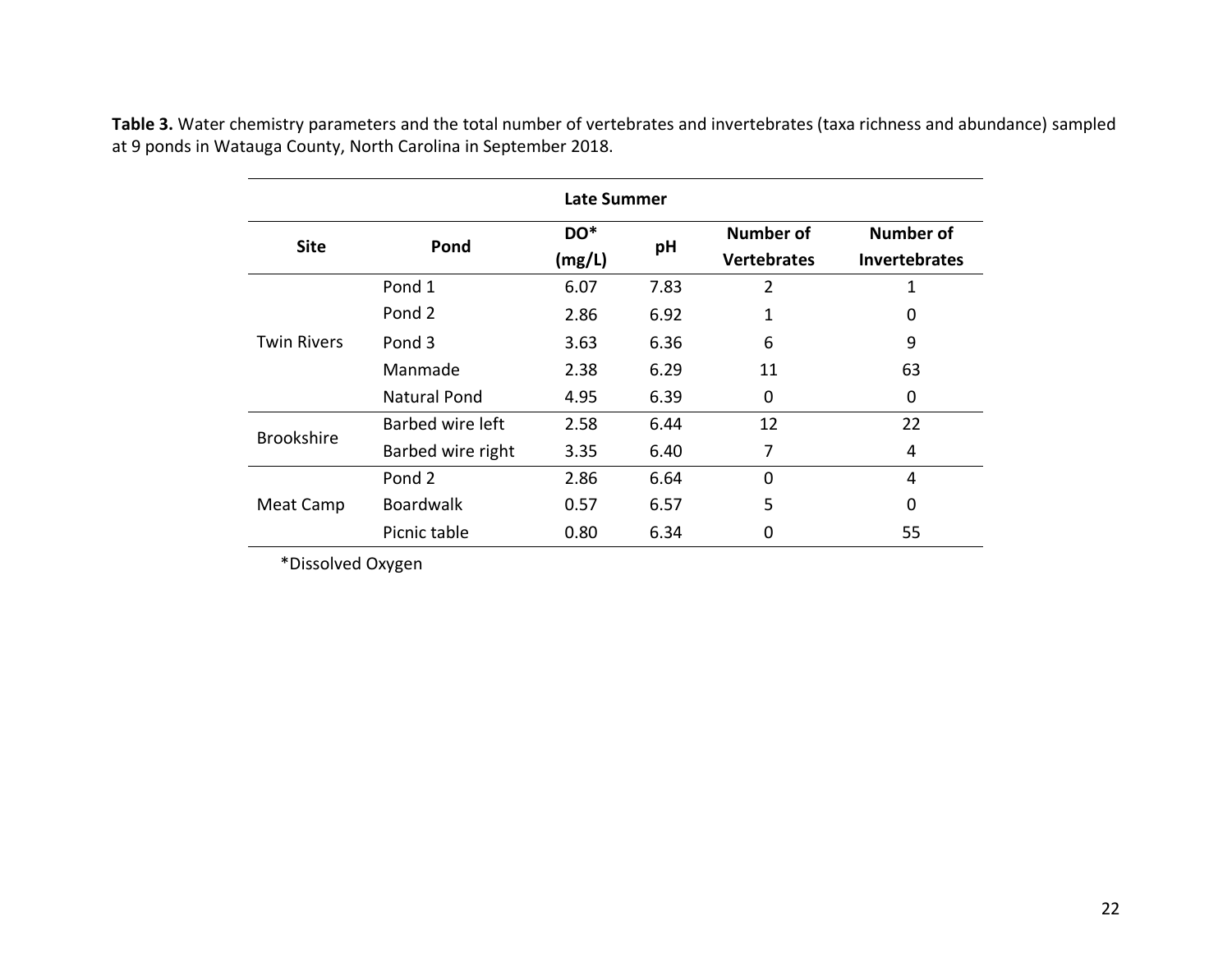|                      |   | <b>Twin Rivers</b> |                |           |           |           |             |                |                |                        | <b>Brookshire Park</b> |                    |             |                     |          |                    |   |                    |
|----------------------|---|--------------------|----------------|-----------|-----------|-----------|-------------|----------------|----------------|------------------------|------------------------|--------------------|-------------|---------------------|----------|--------------------|---|--------------------|
|                      |   | Pond<br>1          |                | Pond<br>2 |           | Pond<br>3 |             | <b>Manmade</b> |                | <b>Natural</b><br>Pond |                        | <b>Barbed Wire</b> |             | <b>Soccer Field</b> |          | <b>Forked Pond</b> |   | <b>Septic Pond</b> |
| <b>Invertebrates</b> | S | <b>LS</b>          | ${\bf S}$      | LS        | ${\bf S}$ | <b>LS</b> | $\mathbf s$ | LS             | S              | LS                     | S                      | <b>LS</b>          | S           | LS                  | S        | <b>LS</b>          | S | LS                 |
| Chaoboridae          | 0 | 0                  | 0              | 0         | 0         | 0         | 0           | 1              | 0              | 0                      | $\mathbf 0$            | 0                  | $\mathbf 0$ | $\pmb{0}$           | 0        | 0                  | 0 | $\Omega$           |
| Chironomidae         | 0 | 0                  | 0              | 0         | 0         | 0         | 0           | 93             | 0              | 0                      | 0                      | 0                  | 0           | $\pmb{0}$           | 0        | 0                  | 0 | $\Omega$           |
| Clams                | 0 | 0                  | 0              | 0         | $\pmb{0}$ | 0         | 0           | 0              | 0              | 0                      | 0                      | 0                  | 0           | $\pmb{0}$           | 0        | 0                  | 0 | 0                  |
| Coleoptera           | 0 |                    | 0              | 0         | 6         | 0         | 6           | 2              | $\overline{2}$ | 0                      | 0                      | 0                  | 0           | $\pmb{0}$           | $\Omega$ | 0                  | 0 | 0                  |
| Corixidae            | 0 | 0                  | 0              | 0         | 0         | 0         | 0           | 7              | 0              | 0                      | 0                      | 0                  | 0           | 0                   | $\Omega$ | 0                  | 0 | 0                  |
| Culicidae            | 0 | 0                  | 0              | 0         | $\pmb{0}$ | 0         | 0           | 6              | 0              | 0                      | 0                      | 0                  | 0           | 0                   | 0        | 0                  | 0 | 0                  |
| Diptera              | 0 | $\Omega$           | 0              | 0         | $\pmb{0}$ | 0         | 0           |                | 0              | 0                      | 0                      | 0                  | 0           | 0                   | 0        | 0                  | 0 | 0                  |
| Ephemeroptera        | 8 | 0                  | 0              | 0         | $\pmb{0}$ | 0         | 0           | 0              | 1              | 0                      | 0                      | 0                  | 0           | $\pmb{0}$           | 0        | 0                  | 0 | 0                  |
| Gerridae             | 0 | 0                  | 0              | 0         | $\pmb{0}$ | 0         | 0           | 2              | 0              | 0                      | 0                      | 0                  | 0           | 0                   | 0        | 0                  | 0 | 0                  |
| Hemiptera            | 0 | 0                  | 0              | 0         | 16        | 0         | 0           | 0              | 0              | 0                      | 0                      | 0                  | 0           | $\pmb{0}$           | 0        | 0                  | 0 | 0                  |
| Hirudinea            | 0 | 0                  | 0              | 0         | 0         | 0         | 0           | 0              | 0              | 0                      | 0                      | 1                  | 0           | $\pmb{0}$           | 0        | 0                  | 0 | 0                  |
| Homoptera            | 0 | 0                  | 0              | 0         | $\pmb{0}$ | 0         | 0           | 0              | 0              | 0                      | 0                      | 0                  | 0           | $\pmb{0}$           | 0        | 0                  | 0 | 0                  |
| Isopod               | 0 | 0                  | 0              | 0         | $\pmb{0}$ | 0         |             | 0              | 0              | 0                      | 0                      | 5                  | 0           | 0                   | 0        | 0                  | 0 | 0                  |
| Megaloptera          | 0 | 0                  | 0              | 0         | 0         | 0         | 0           | 0              | 0              | 0                      | 0                      | 4                  | 0           | 0                   | 0        | 0                  | 0 | 0                  |
| Nepidae              | 0 | 0                  | 0              | 0         | $\pmb{0}$ | 0         | 0           | 0              | 0              | 0                      | 0                      | 0                  | 0           | $\pmb{0}$           | 0        | 0                  | 0 | 0                  |
| Notonectidae         | 0 |                    | 0              | 0         | 0         | 0         | 0           | 2              | 0              | 0                      | 0                      | 0                  | 0           | 0                   | 0        | 0                  | 0 | 0                  |
| Odonata              |   | 3                  | 0              | 0         | 0         | 0         | 0           | 29             | 0              | 0                      | 0                      | 1                  | 0           | 0                   |          | 0                  | 0 | 0                  |
| Physidae             | 0 | 0                  | 0              | 0         | 2         | 0         | 0           | 3              | 0              | 0                      | 0                      | 59                 | 0           | 0                   | $\Omega$ | 0                  | 0 | 0                  |
| Planorbidae          | 0 | 0                  | 0              | 0         | $\pmb{0}$ | 28        | 0           | 0              | 0              | 0                      | 80                     | 0                  | 0           | $\pmb{0}$           | 6        | 0                  | 0 | 0                  |
| Plecoptera           | 0 | 0                  | 0              | 0         | 0         | 0         | 0           | 0              |                | 0                      | 0                      | 0                  | 0           | 0                   | 0        | 0                  | 0 | 0                  |
| Trichoptera          | 6 | 0                  | $\overline{2}$ | 0         | 0         | 0         | 0           | 0              | 0              | 0                      | 0                      | 0                  | 0           | $\pmb{0}$           | 40       | 0                  | 0 | 0                  |
| Unknown Arthropod    | 0 | 0                  | 0              | 0         | 0         | 0         | 0           | 42             | 0              | 0                      | 0                      | 6                  | 0           | 0                   | 0        | 0                  | 0 | 0                  |

**Appendix 1.** Invertebrate taxa encountered in light trap sampling of 9 salamander breeding ponds at the Twin Rivers Development and Brookshire Park in Watauga County, North Carolina in April (S) and September (LS) 2018.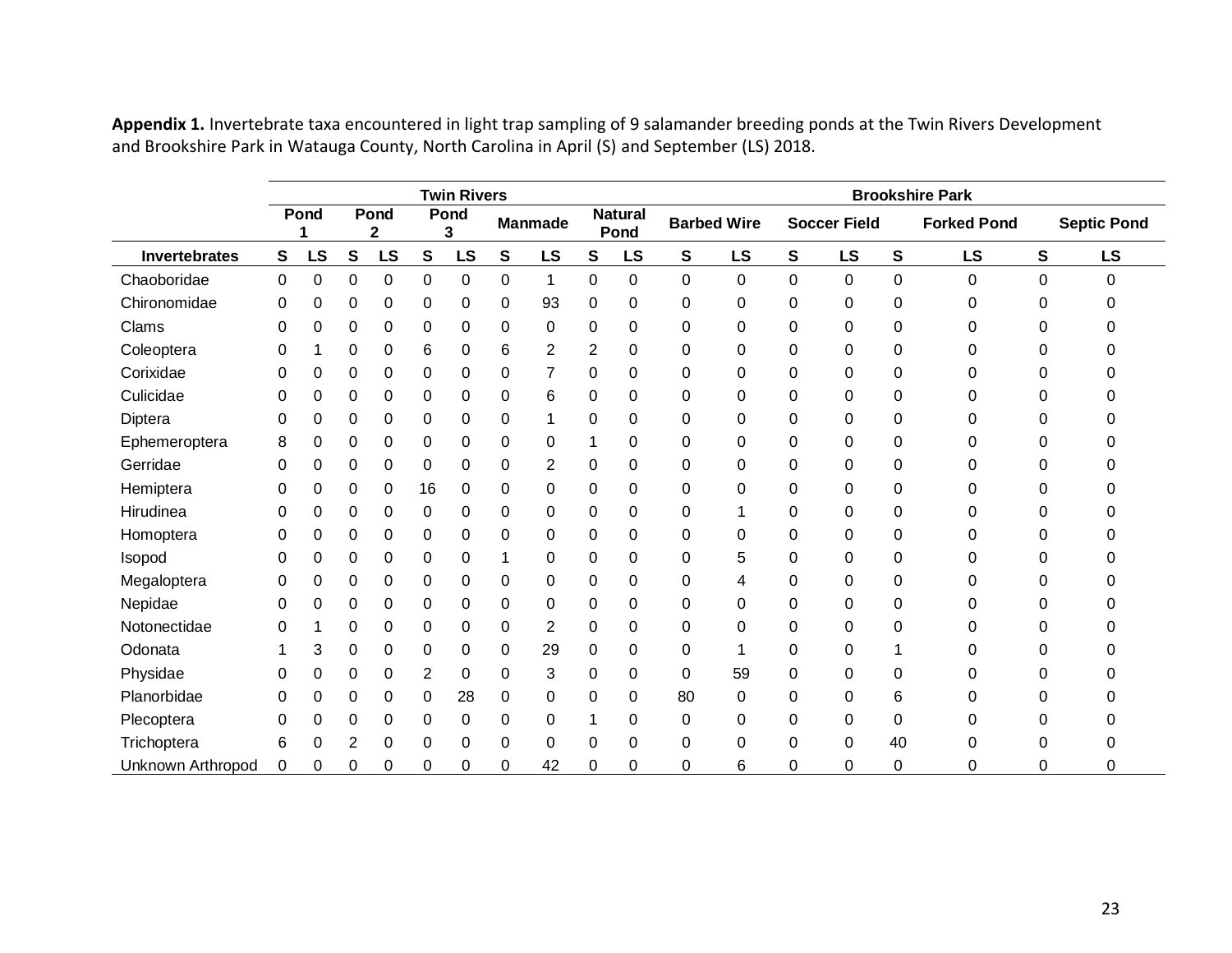|                           |          | <b>Twin Rivers</b> |          |           |    |      |             |                |                |                        | <b>Brookshire Park</b>       |    |          |                              |          |                       |   |                       |
|---------------------------|----------|--------------------|----------|-----------|----|------|-------------|----------------|----------------|------------------------|------------------------------|----|----------|------------------------------|----------|-----------------------|---|-----------------------|
|                           |          | Pond               |          | Pond      |    | Pond |             | <b>Manmade</b> |                | <b>Natural</b><br>Pond | <b>Barbed</b><br><b>Wire</b> |    |          | <b>Socer</b><br><b>Field</b> |          | <b>Forked</b><br>Pond |   | <b>Septic</b><br>Pond |
| <b>Vertebrates</b>        | S        | LS                 | S        | <b>LS</b> | S  | LS   | S           | LS             | S              | LS                     | S                            | LS | S        | LS                           | S        | LS                    | s | LS                    |
| Anuran larvae             |          | 4                  | 0        |           |    | 12   |             | 26             |                | 0                      | 218                          | 55 | 6        | 0                            | 6        | 0                     |   | 0                     |
| Anuran adult              |          |                    | 0        | 0         | 0  | 0    | 0           | 0              | $\overline{2}$ | 0                      | 3                            |    | 0        | 0                            | 0        | 0                     | 0 |                       |
| <b>Blacknose Dace</b>     |          | 0                  | 0        | $\Omega$  | 0  | 0    | 0           | 0              | 0              | 0                      | 0                            | 0  | $\Omega$ | 0                            | 0        | 0                     | 0 |                       |
| <b>Blue Gill</b>          |          | 0                  | 0        |           | 0  | 0    | $\mathbf 0$ | 0              | 0              | 0                      | 0                            | 0  | 0        | 0                            | 0        | 0                     |   | 0                     |
| Crayfish                  |          |                    | 0        | 0         | 0  | 0    | 0           | $\Omega$       | 0              | 0                      | 0                            | 0  | 0        | 0                            | 0        | 0                     | 0 |                       |
| Larval newt               |          | 0                  | 0        | 0         | 0  | 2    | 0           | 0              | 0              | 0                      | 0                            | 0  | 0        | 0                            | 0        | 0                     |   |                       |
| Adult newt                |          | 0                  |          | 0         | 19 | 5    | 16          | 6              | 0              | 0                      | 0                            |    | 0        | 0                            | 0        | 0                     |   | 0                     |
| Royside dace              |          | 0                  | 0        | 0         | 0  | 0    | 0           | 0              | $\Omega$       | 0                      | 0                            | 0  | 0        | 0                            | 0        | 0                     |   |                       |
| Adult salamander          |          | 0                  | 0        | 0         | 0  | 0    | 2           | 0              | 0              | 0                      | $\Omega$                     | 0  | 0        | 0                            | 0        | 0                     |   |                       |
| Spotted salamander larvae |          |                    | 0        | 0         | 0  | 0    | 0           | 0              | 0              | 0                      | 97                           |    | 0        | 0                            | 0        | 0                     |   |                       |
| <b>Shiners</b>            | $\Omega$ | 0                  | $\Omega$ | 0         | 0  | 0    | 0           | 0              | $\Omega$       | 0                      | 0                            |    | $\Omega$ | 0                            | $\Omega$ | 0                     | 0 | 0                     |
| Snapping turtle           |          | 0                  | 0        | 0         | 0  | 0    | 0           | 0              | 0              | 0                      | 0                            | 0  | 0        | 0                            |          | 0                     |   |                       |

**Appendix 2**. Vertebrate taxa encountered in light trap sampling of 9 salamander breeding ponds at the Twin Rivers Development and Brookshire Park in Watauga County, North Carolina in April (S) and September (LS) 2018.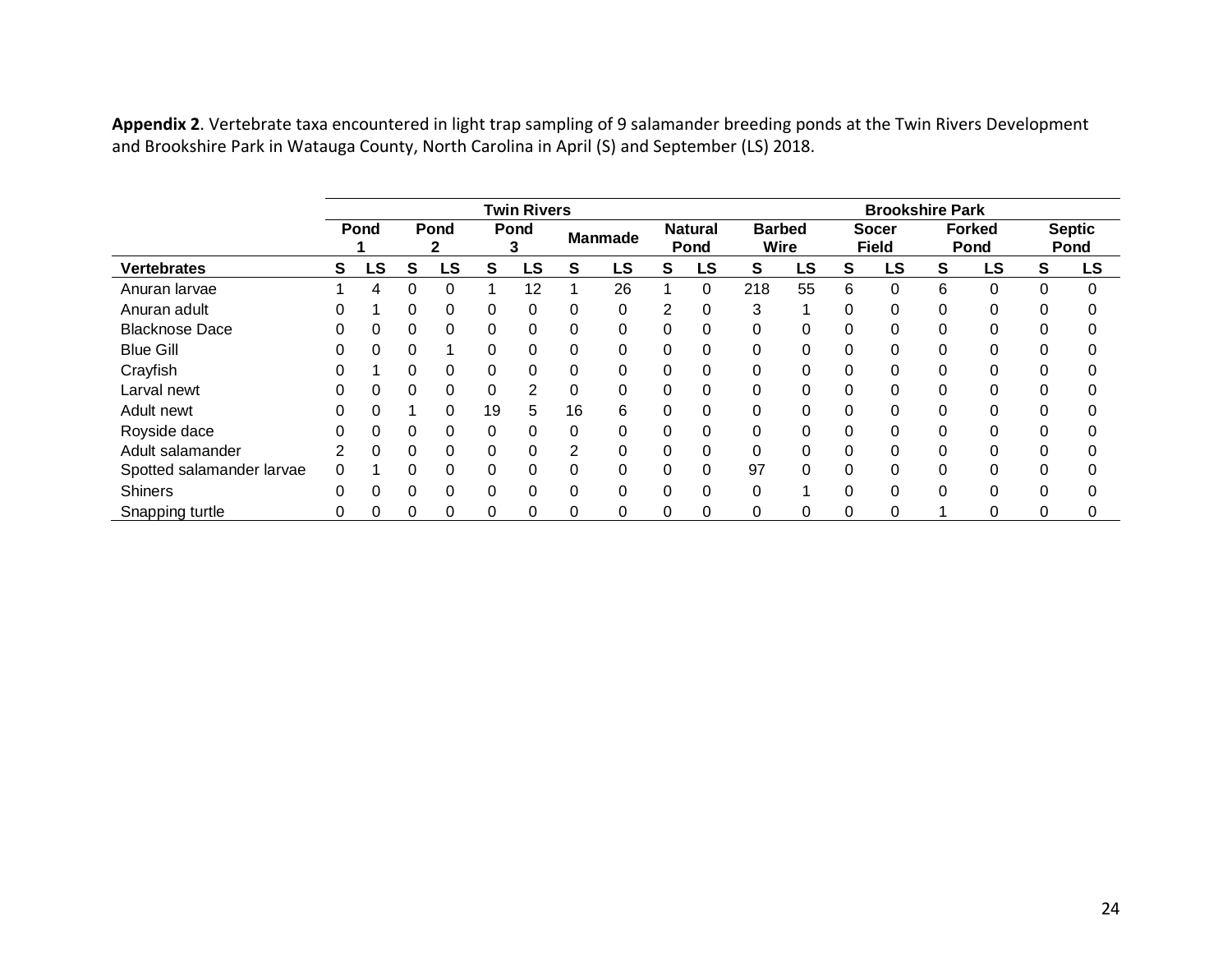|                   | Meat Camp |        |             |    |           |          |                  |                  |                     |    |                  |             |              |    |         |           |
|-------------------|-----------|--------|-------------|----|-----------|----------|------------------|------------------|---------------------|----|------------------|-------------|--------------|----|---------|-----------|
|                   |           | Pond 1 | Pond 2      |    |           | Pond 3   |                  | <b>Boardwalk</b> | <b>Flooded Path</b> |    | Cattails         |             | Picnic Table |    | Flag 20 |           |
| <b>Inverts</b>    | S         | LS     | S           | LS | S         | LS       | S                | LS               | S                   | LS | S                | LS          | S            | LS | S       | <b>LS</b> |
| Sphaeriidae       | 10        | 0      | 0           | 0  | 0         | 0        | 0                | 0                | 0                   | 0  | $\pmb{0}$        | 0           | 0            | 0  | 0       | 0         |
| Coleoptera        | 0         | 0      | 4           | 3  | 1         | $\Omega$ | $\boldsymbol{0}$ | $\pmb{0}$        | 0                   | 3  | $\pmb{0}$        | 0           | 2            | 1  | 0       | $\Omega$  |
| Corixidae         | 0         | 0      | 0           | 4  | 0         | 0        | $\pmb{0}$        | 0                | 0                   | 0  | 0                | 0           | 0            | 0  | 0       | 0         |
| Culicidae         | 0         | 0      | 0           | 0  | 0         | 0        | $\pmb{0}$        | 0                | 0                   | 0  | $\pmb{0}$        | 0           | 0            | 1  | 0       | 0         |
| Diptera           |           | 0      | $\mathbf 0$ | 0  | $\pmb{0}$ | 0        | $\pmb{0}$        | 0                | 0                   | 0  | $\pmb{0}$        | 0           | 0            | 0  | 0       | 0         |
| Ephemeroptera     |           | 0      | 0           | 0  | 0         | 0        |                  | 0                | 0                   | 0  | $\pmb{0}$        | $\mathbf 0$ | 0            | 0  | 0       | 0         |
| Hirudinea         | 0         | 0      | 0           |    | 0         | 0        | $\pmb{0}$        | 0                | 0                   | 0  | $\pmb{0}$        | 0           | 0            | 0  | 3       | 0         |
| Homoptera         |           | 0      | 0           | 0  | $\pmb{0}$ | 0        | $\pmb{0}$        | 0                | 0                   | 0  | $\pmb{0}$        | $\mathbf 0$ | 0            | 0  | 123     | 0         |
| Isopod            | 0         | 0      | 0           | 0  | $\pmb{0}$ | 0        | $\pmb{0}$        | 0                | 0                   | 0  | 3                | 0           |              | 2  | 0       | 0         |
| Megaloptera       | 0         | 0      | 0           | 0  | 0         | 0        | $\pmb{0}$        | 0                | 0                   | 1  | $\boldsymbol{0}$ | 0           | 0            | 0  | 0       | 0         |
| Nepidae           | 0         | 0      | $\mathbf 0$ |    | 0         | 0        | $\pmb{0}$        | 0                | 0                   | 0  | $\pmb{0}$        | $\mathbf 0$ | 0            | 0  | 0       | 0         |
| Odonata           | 0         | 0      | 0           |    | 0         | 0        | $\pmb{0}$        | 0                | 0                   | 3  | $\pmb{0}$        | 0           | 0            | 1  | 0       | 0         |
| Physidae          |           | 0      | 0           | 2  | 1         | 0        | $\pmb{0}$        | 0                | 0                   | 0  | $\pmb{0}$        | 0           | 0            | 47 | 0       | 0         |
| Plecoptera        |           | 0      | 0           | 0  | 0         | 0        | $\pmb{0}$        | 0                | 0                   | 0  | $\pmb{0}$        | 0           | 0            | 2  | 0       | 0         |
| Trichoptera       | 0         | 0      | 4           | 0  | 10        | 0        | 4                | 0                | 0                   | 0  | 1                | 0           |              | 0  | 0       | 0         |
| Unknown Arthropod | 0         | 0      | 0           | 0  | 0         | 0        |                  | 0                | 0                   | 0  | 0                | 0           | 0            | 1  | 0       | 0         |

**Appendix 3**. Invertebrate taxa encountered in light trap sampling of 8 salamander breeding ponds at the Meat Camp Environmental Studies Area in Watauga County, North Carolina in April (S) and September (LS) 2018.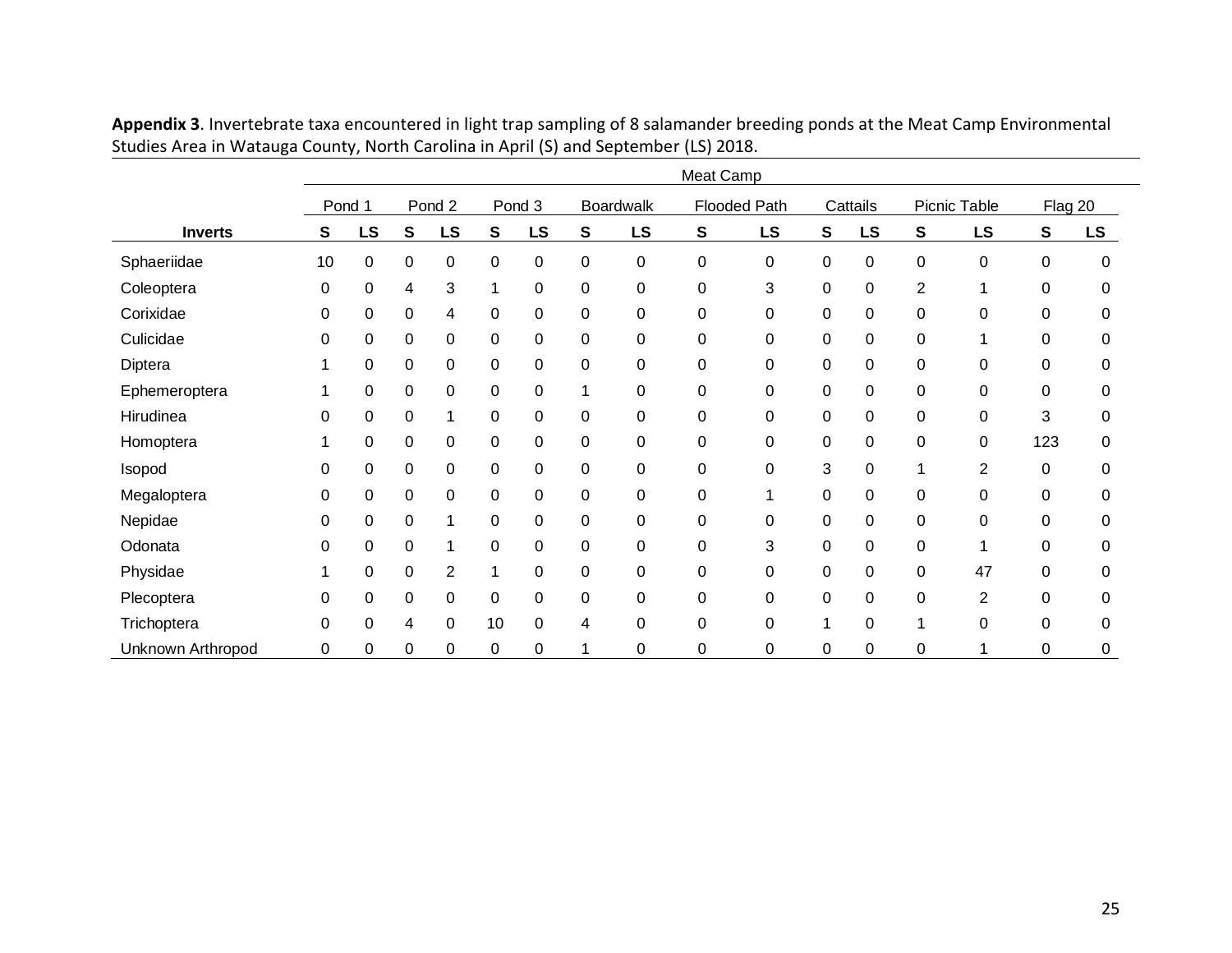**Appendix 4**. Vertebrate taxa encountered in light trap sampling of 8 salamander breeding ponds at the Meat camp Environmental Studies Area in Watauga County, North Carolina in April (S) and September (LS) 2018.

|                    | <b>Meat Camp</b> |                |                |          |                |             |             |                  |                |                     |             |                 |             |                     |    |         |                |
|--------------------|------------------|----------------|----------------|----------|----------------|-------------|-------------|------------------|----------------|---------------------|-------------|-----------------|-------------|---------------------|----|---------|----------------|
|                    |                  | Pond 1         |                | Pond 2   | Pond 3         |             |             | <b>Boardwalk</b> |                | <b>Flooded Path</b> |             | <b>Cattails</b> |             | <b>Picnic Table</b> |    | Flag 20 |                |
| <b>Vertebrates</b> | S.               | LS             | -S             | LS       | S              | LS          | <b>S</b>    | <b>LS</b>        | S              | LS                  | S           | <b>LS</b>       | <b>S</b>    | LS                  | S. | LS      |                |
| Anuran larvae      | 0                | $\overline{0}$ | $\mathbf 0$    | 0        | 1.             | $\mathbf 0$ | $\mathbf 0$ | 0                | $\overline{0}$ | $\overline{2}$      | 0           | $\overline{0}$  | 25          | 0                   | 0  |         | $\overline{0}$ |
| Adult newt         | 1                | $\Omega$       | 4              | $\Omega$ | 19             | $\mathbf 0$ | $\mathbf 0$ | 4                | $\overline{0}$ | 0                   | $\mathbf 0$ | $\overline{0}$  | 3           | 0                   | 5  |         | $\mathbf 0$    |
| Rosyside dace      |                  | 0              |                | 0        | $\overline{0}$ | $\mathbf 0$ | 3           | $\overline{0}$   | $\overline{0}$ | $\mathbf 0$         | 0           | $\mathbf 0$     | 0           | 0                   | 0  |         | $\overline{0}$ |
| <b>Shiners</b>     | 0                | $\Omega$       | $\overline{0}$ |          | $\Omega$       | $\mathbf 0$ | 0           | 5                | $\overline{0}$ | 1                   | $\mathbf 0$ | $\mathbf 0$     | $\mathbf 0$ | 0                   | 0  |         | $\overline{0}$ |
| Snapping turtle    | 0                | $\overline{0}$ |                | 0        | $\overline{0}$ | 0           | $\mathbf 0$ | 0                | 0              | 0                   | 0           | 0               | 0           | 0                   | 0  |         | 0              |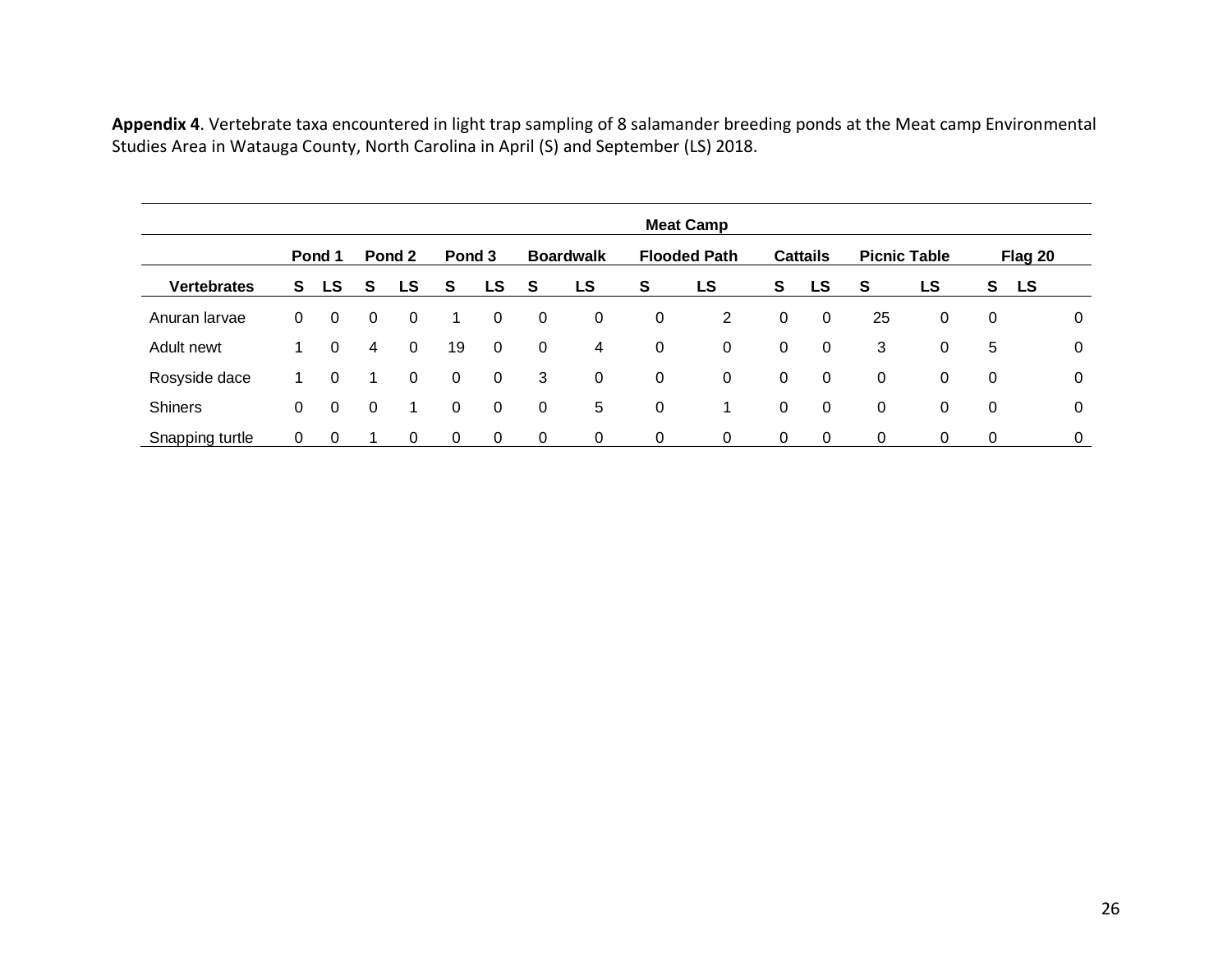|                 | DO                                      | pH                                      | <b>SPC</b>                              | Temp                                    | NO <sub>3</sub>                        | % Clear                                 | Inverts                            |
|-----------------|-----------------------------------------|-----------------------------------------|-----------------------------------------|-----------------------------------------|----------------------------------------|-----------------------------------------|------------------------------------|
| pH              | $r = 0.658$<br>$p = 0.008$<br>$n = 15$  |                                         |                                         |                                         |                                        |                                         |                                    |
| <b>SPC</b>      | $r = -0.732$<br>$p = 0.002$<br>$n = 15$ | $r = -0.586$<br>$p = 0.022$<br>n= 15    |                                         |                                         |                                        |                                         |                                    |
| Temp            | $r = -0.163$<br>$p = 0.562$<br>$n = 15$ | $r = -0.396$<br>$p = 0.144$<br>$n=15$   | $r = 0.162$<br>p= 0.564<br>$n=15$       |                                         |                                        |                                         |                                    |
| NO <sub>3</sub> | $r = -0.262$<br>$p = 0.345$<br>$n = 15$ | $r = -0.341$<br>$p = 0.214$<br>$n = 15$ | r= 0.498<br>$p = 0.059$<br>$n=15$       | $r = 0.119$<br>$p = 0.672$<br>$n = 15$  |                                        |                                         |                                    |
| % Clear         | $r = -0.202$<br>$p = 0.470$<br>$n = 15$ | $r = -0.195$<br>$p = 0.485$<br>$n = 15$ | $r = 0.199$<br>$p = 0.478$<br>$n = 15$  | $r = -0.431$<br>$p = 0.108$<br>$n = 15$ | $r = 0.029$<br>p= 0.917<br>$n = 15$    |                                         |                                    |
| Inverts         | $r = -0.080$<br>$p = 0.776$<br>$n = 15$ | $r = -0.108$<br>$p = 0.702$<br>$n = 15$ | $r = -0.313$<br>$p = 0.256$<br>$n = 15$ | $r = -0.068$<br>$p = 0.809$<br>$n = 15$ | $r = 0.025$<br>p= 0.930<br>$n = 15$    | $r = 0.292$<br>$p = 0.291$<br>$n = 15$  |                                    |
| Verts           | $r = 0.305$<br>$p = 0.269$<br>$n = 15$  | $r = 0.225$<br>$p = 0.420$<br>$n=15$    | $r = 0.068$<br>$p = 0.811$<br>$n = 15$  | $r = 0.006$<br>p= 0.984<br>$n = 15$     | $r = 0.633$<br>$p = 0.011$<br>$n = 15$ | $r = -0.090$<br>$p = 0.750$<br>$n = 15$ | r= -0.084<br>$p = 0.766$<br>$n=15$ |

**Appendix 5**. Spearman correlations between water chemistry, percent clear egg masses, and the number of invertebrates sampled at 15 ponds in Watauga County, NC in April 2018. Bold text indicates statistically significant correlations at the alpha level 0.1.

% Clear-Percentage of clear egg masses, SPC- Specific conductance, inverts- invertebrates, verts- vertebrates, temp- temperature